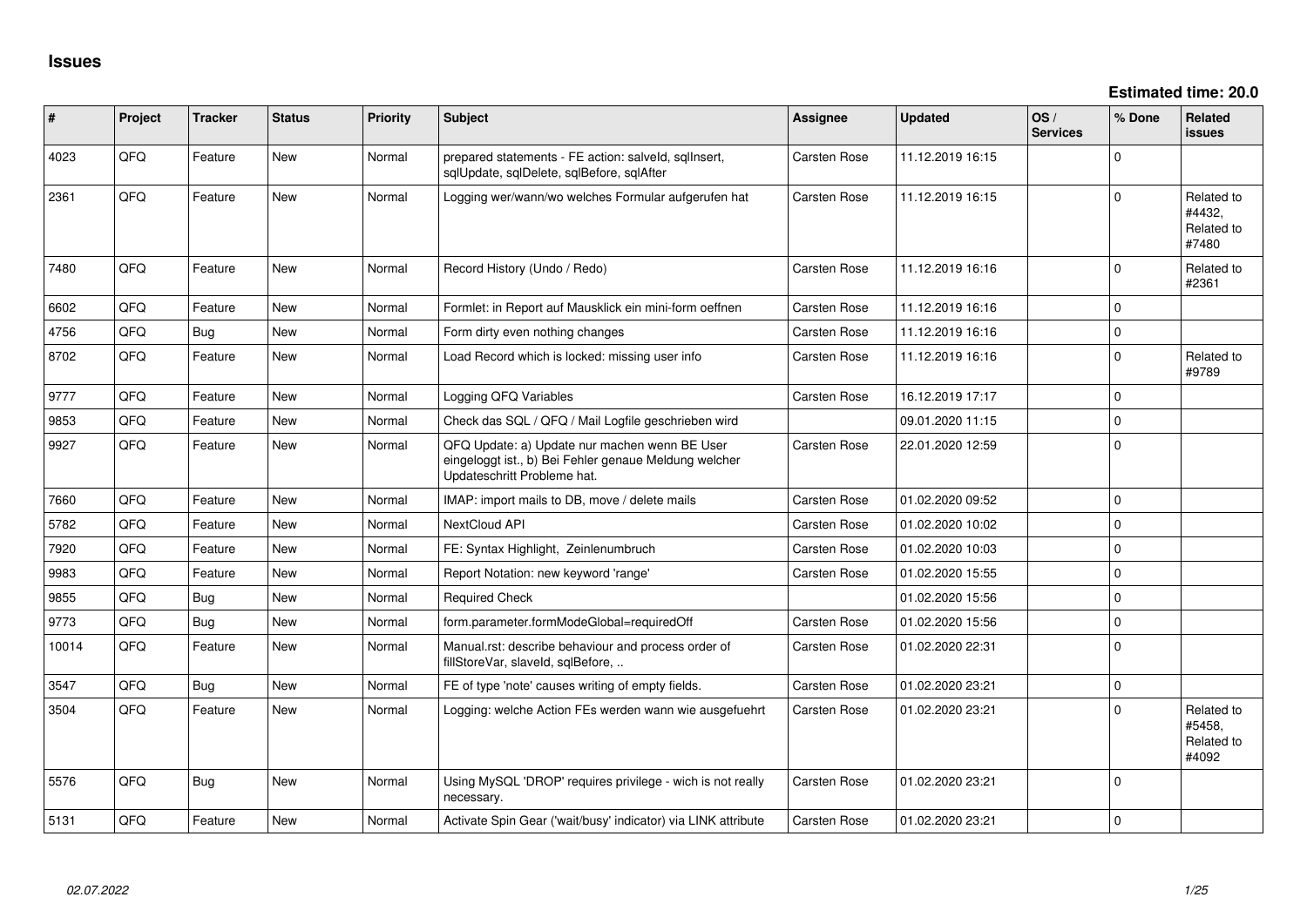| ∦    | Project | <b>Tracker</b> | <b>Status</b> | <b>Priority</b> | Subject                                                                                                                    | <b>Assignee</b> | <b>Updated</b>   | OS/<br><b>Services</b> | % Done      | Related<br><b>issues</b>                    |
|------|---------|----------------|---------------|-----------------|----------------------------------------------------------------------------------------------------------------------------|-----------------|------------------|------------------------|-------------|---------------------------------------------|
| 4250 | QFQ     | Feature        | <b>New</b>    | Normal          | AutoCron in QFQ via PHP                                                                                                    | Carsten Rose    | 01.02.2020 23:21 |                        | $\Omega$    | Related to<br>#3292,<br>Related to<br>#3291 |
| 6483 | QFQ     | <b>Bug</b>     | <b>New</b>    | Normal          | R Store funktioniert nicht bei 'Report Notation' im FE                                                                     | Carsten Rose    | 01.02.2020 23:21 |                        | $\mathbf 0$ |                                             |
| 6462 | QFQ     | Bug            | New           | Normal          | File Upload: Nutzlose Fehlermeldung wenn Datei zu gross                                                                    | Carsten Rose    | 01.02.2020 23:21 |                        | $\mathbf 0$ | Related to<br>#6139                         |
| 6437 | QFQ     | Feature        | <b>New</b>    | Normal          | Neuer Mode Button bei FormElementen                                                                                        | Carsten Rose    | 01.02.2020 23:21 |                        | $\mathbf 0$ | Related to<br>#9668,<br>Blocked by<br>#9678 |
| 6292 | QFQ     | Feature        | New           | Normal          | Download: File speichern mit Hash aber original Filename in<br>der Datenbank vermerken fuer Downloads                      | Carsten Rose    | 01.02.2020 23:21 |                        | $\mathbf 0$ |                                             |
| 6289 | QFQ     | Feature        | <b>New</b>    | Normal          | Form: Log                                                                                                                  | Carsten Rose    | 01.02.2020 23:21 |                        | $\mathbf 0$ |                                             |
| 6765 | QFQ     | Feature        | <b>New</b>    | Normal          | Moeglichkeit via QFQ eigene Logs zu schreiben                                                                              | Carsten Rose    | 01.02.2020 23:21 |                        | $\mathbf 0$ |                                             |
| 6677 | QFQ     | Bug            | New           | Normal          | Error message FE Action Element: no/wrong FE reference<br>who cause the problem.                                           | Carsten Rose    | 01.02.2020 23:21 |                        | $\mathbf 0$ |                                             |
| 6594 | QFQ     | Feature        | <b>New</b>    | Normal          | Excel: on download, check if there is a valid sip                                                                          | Carsten Rose    | 01.02.2020 23:21 |                        | $\mathbf 0$ |                                             |
| 7119 | QFQ     | Feature        | New           | Normal          | Upload: scaleDownWidth, scaleDownHeight                                                                                    | Carsten Rose    | 01.02.2020 23:21 |                        | $\mathbf 0$ |                                             |
| 7102 | QFQ     | Feature        | New           | Normal          | Comment sign in report: '#' and '--'                                                                                       | Carsten Rose    | 01.02.2020 23:21 |                        | $\mathbf 0$ |                                             |
| 7099 | QFQ     | Feature        | New           | Normal          | Redesign FormEditor                                                                                                        | Carsten Rose    | 01.02.2020 23:21 |                        | $\mathbf 0$ |                                             |
| 7014 | QFQ     | <b>Bug</b>     | New           | Normal          | Sending invalid emails succeeds when<br>debug.redirectAllMailTo is set                                                     | Carsten Rose    | 01.02.2020 23:21 |                        | $\mathbf 0$ |                                             |
| 6912 | QFQ     | <b>Bug</b>     | <b>New</b>    | Normal          | error Message Var 'deadline' already set in SIP - in Form<br>with FE.value={{deadline:R:::{{deadlinePeriod:Y}}}}           | Carsten Rose    | 01.02.2020 23:21 |                        | $\mathbf 0$ |                                             |
| 6855 | QFQ     | Feature        | <b>New</b>    | Normal          | With {{feUser:U}}!={{feUser:T}}: Save / Delete: only possible<br>with {{feUserSave:U}}='yes' and '{{feUserDelete:U}}='yes' | Carsten Rose    | 01.02.2020 23:21 |                        | $\mathbf 0$ |                                             |
| 7481 | QFQ     | Feature        | <b>New</b>    | Normal          | Detect 'BaseUrl' automatically                                                                                             | Carsten Rose    | 01.02.2020 23:21 |                        | $\mathbf 0$ |                                             |
| 7342 | QFQ     | Feature        | New           | Normal          | add content = hide_this                                                                                                    | Carsten Rose    | 01.02.2020 23:21 |                        | $\mathbf 0$ |                                             |
| 7280 | QFQ     | Feature        | New           | Normal          | recently used table                                                                                                        | Carsten Rose    | 01.02.2020 23:21 |                        | $\mathbf 0$ |                                             |
| 7261 | QFQ     | Bug            | New           | Normal          | Report pathFilename for user without path, only the filename                                                               | Carsten Rose    | 01.02.2020 23:21 |                        | $\mathbf 0$ |                                             |
| 7239 | QFQ     | Feature        | <b>New</b>    | Normal          | TinyMCE: html tag whitelist                                                                                                | Carsten Rose    | 01.02.2020 23:21 |                        | 0           | Related to<br>#14320                        |
| 7219 | QFQ     | <b>Bug</b>     | New           | Normal          | typeSheadSql / typeAheadSqlPrefetch: change to curly<br>braces                                                             | Carsten Rose    | 01.02.2020 23:21 |                        | $\mathbf 0$ |                                             |
| 7175 | QFQ     | Feature        | New           | Normal          | Upload: md5 hash as filename                                                                                               | Carsten Rose    | 01.02.2020 23:21 |                        | $\mathbf 0$ |                                             |
| 9602 | QFQ     | Feature        | New           | Normal          | Form definition as JSON                                                                                                    | Carsten Rose    | 01.02.2020 23:21 |                        | $\mathbf 0$ | Related to<br>#9600                         |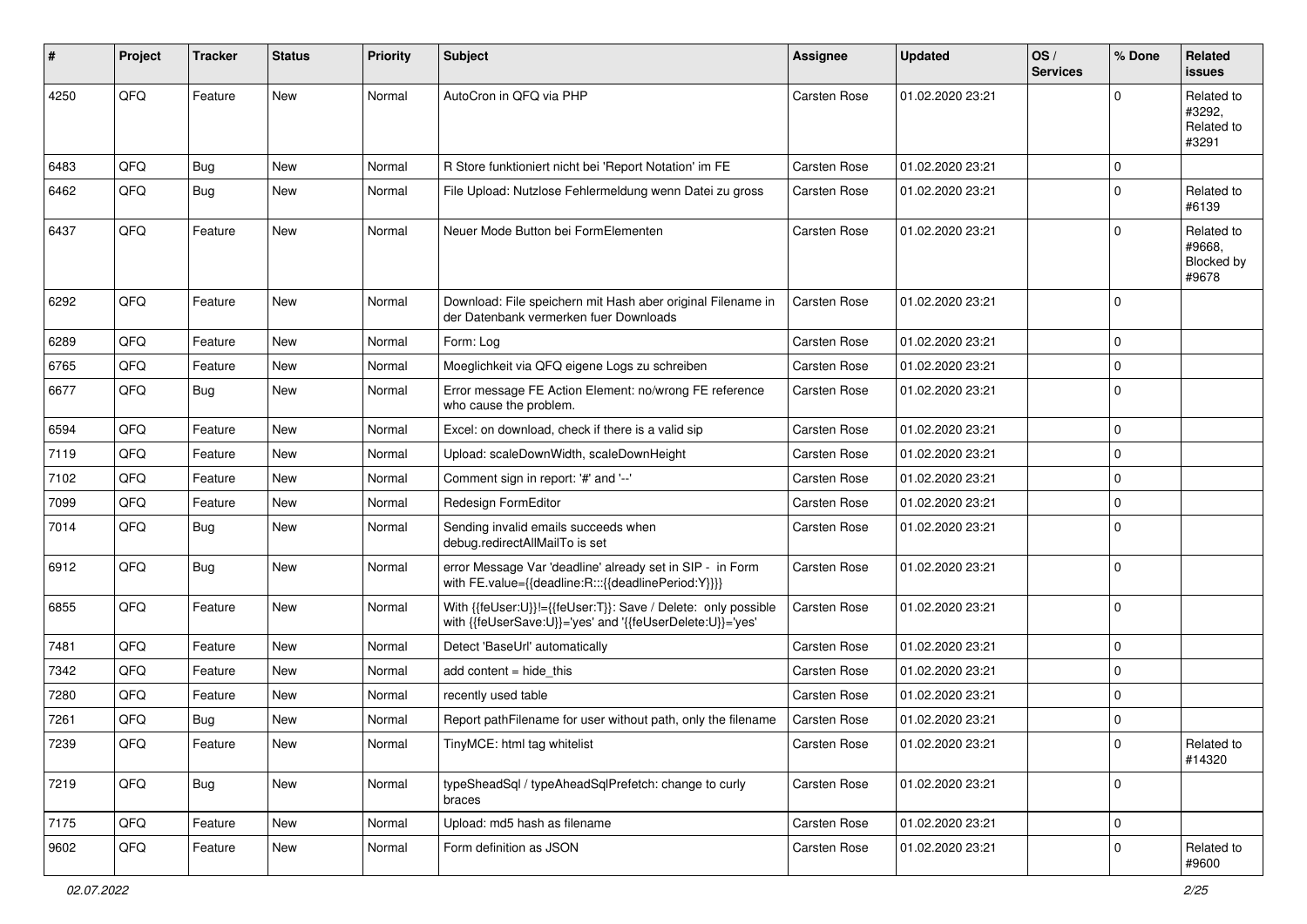| #    | Project | <b>Tracker</b> | <b>Status</b> | <b>Priority</b> | <b>Subject</b>                                                                                         | Assignee            | <b>Updated</b>   | OS/<br><b>Services</b> | % Done         | Related<br><b>issues</b>  |
|------|---------|----------------|---------------|-----------------|--------------------------------------------------------------------------------------------------------|---------------------|------------------|------------------------|----------------|---------------------------|
| 7683 | QFQ     | Feature        | <b>New</b>    | Normal          | Special column names in '{{ SELECT  AS _link }}' should be<br>detected                                 | <b>Carsten Rose</b> | 01.02.2020 23:21 |                        | $\Omega$       |                           |
| 7681 | QFQ     | Feature        | <b>New</b>    | Normal          | Optional switch off 'check for modified record'                                                        | Carsten Rose        | 01.02.2020 23:21 |                        | $\mathbf{0}$   |                           |
| 7574 | QFQ     | <b>Bug</b>     | <b>New</b>    | Normal          | Substitute error: form element not reported / dont parse<br>Form.note                                  | Carsten Rose        | 01.02.2020 23:21 |                        | $\overline{0}$ |                           |
| 7521 | QFQ     | Feature        | <b>New</b>    | Normal          | TemplateGroup: fe.type=upload                                                                          | Carsten Rose        | 01.02.2020 23:21 |                        | $\Omega$       | Related to<br>#9706       |
| 4082 | QFQ     | Feature        | <b>New</b>    | Normal          | Dynamic Update: modeSgl - useful default                                                               | Carsten Rose        | 01.02.2020 23:22 |                        | $\Omega$       |                           |
| 7512 | QFQ     | Bug            | <b>New</b>    | Normal          | FE: inputType=number >> 'pattern' is not respected                                                     | Carsten Rose        | 01.02.2020 23:22 |                        | $\Omega$       |                           |
| 7109 | QFQ     | Feature        | <b>New</b>    | Normal          | Dynamic Updates: row/element hide                                                                      | Carsten Rose        | 01.02.2020 23:22 |                        | $\overline{0}$ | Has<br>duplicate<br>#4081 |
| 7002 | QFQ     | Bug            | New           | Normal          | Dynamic Update: row does not disappear / appear                                                        | <b>Carsten Rose</b> | 01.02.2020 23:22 |                        | $\Omega$       |                           |
| 7812 | QFQ     | Feature        | <b>New</b>    | Normal          | FE 'Subrecord' - new option 'subrecordShowFilter',<br>'subrecordPaging'                                | Carsten Rose        | 01.02.2020 23:22 |                        | $\Omega$       |                           |
| 7795 | QFQ     | Bug            | New           | Normal          | Readonly Form: Typeahead-Felder                                                                        | Carsten Rose        | 01.02.2020 23:22 |                        | $\Omega$       | Related to<br>#10640      |
| 7685 | QFQ     | <b>Bug</b>     | <b>New</b>    | Normal          | Open FormElement from QFQ error message and save<br>modified record: error about missing {{formId:F}}  | Carsten Rose        | 01.02.2020 23:22 |                        | $\Omega$       |                           |
| 7547 | QFQ     | Bug            | <b>New</b>    | Normal          | Error Message in afterSave: wrong parameter column<br>reported                                         | Carsten Rose        | 01.02.2020 23:22 |                        | $\overline{0}$ |                           |
| 7524 | QFQ     | Bug            | <b>New</b>    | Normal          | QFQ throws a 'General Error' if 'fileadmin/protected/log/' is<br>not writeable                         | Carsten Rose        | 01.02.2020 23:22 |                        | $\Omega$       |                           |
| 7520 | QFQ     | Feature        | <b>New</b>    | Normal          | QR Code:  AS _qr ( AS _link)                                                                           | Carsten Rose        | 01.02.2020 23:22 |                        | $\overline{0}$ |                           |
| 7519 | QFQ     | Feature        | New           | Normal          | Select: Multi                                                                                          | Carsten Rose        | 01.02.2020 23:22 |                        | $\mathbf{0}$   |                           |
| 7513 | QFQ     | <b>Bug</b>     | <b>New</b>    | Normal          | Radios not correct aligned                                                                             | Carsten Rose        | 01.02.2020 23:22 |                        | $\Omega$       |                           |
| 8806 | QFQ     | Feature        | <b>New</b>    | Normal          | <b>SQL Function nl2br</b>                                                                              | <b>Carsten Rose</b> | 01.02.2020 23:22 |                        | $\Omega$       |                           |
| 8719 | QFQ     | Feature        | <b>New</b>    | Normal          | extraButtonLock: add support for 0/1                                                                   | Carsten Rose        | 01.02.2020 23:22 |                        | $\Omega$       |                           |
| 8336 | QFQ     | Feature        | New           | Normal          | Form > modified > Close New: a) Optional disable popup, b)<br>custom text, c) mode on save: close stay | <b>Carsten Rose</b> | 01.02.2020 23:22 |                        | $\Omega$       | Related to<br>#8335       |
| 8089 | QFQ     | Feature        | <b>New</b>    | Normal          | Copy/Paste for FormElements                                                                            | Carsten Rose        | 01.02.2020 23:22 |                        | $\Omega$       |                           |
| 8049 | QFQ     | <b>Bug</b>     | <b>New</b>    | Normal          | FE.type=note, column 'value': text moves some pixel to top<br>after save                               | Carsten Rose        | 01.02.2020 23:22 |                        | $\Omega$       |                           |
| 7924 | QFQ     | Feature        | <b>New</b>    | Normal          | Radio/Checkbox with Tooltip                                                                            | <b>Carsten Rose</b> | 01.02.2020 23:22 |                        | $\overline{0}$ |                           |
| 9129 | QFQ     | Feature        | New           | Normal          | sqlValidate: Message as notification, not as error                                                     | Carsten Rose        | 01.02.2020 23:22 |                        | $\Omega$       | Related to<br>#9128       |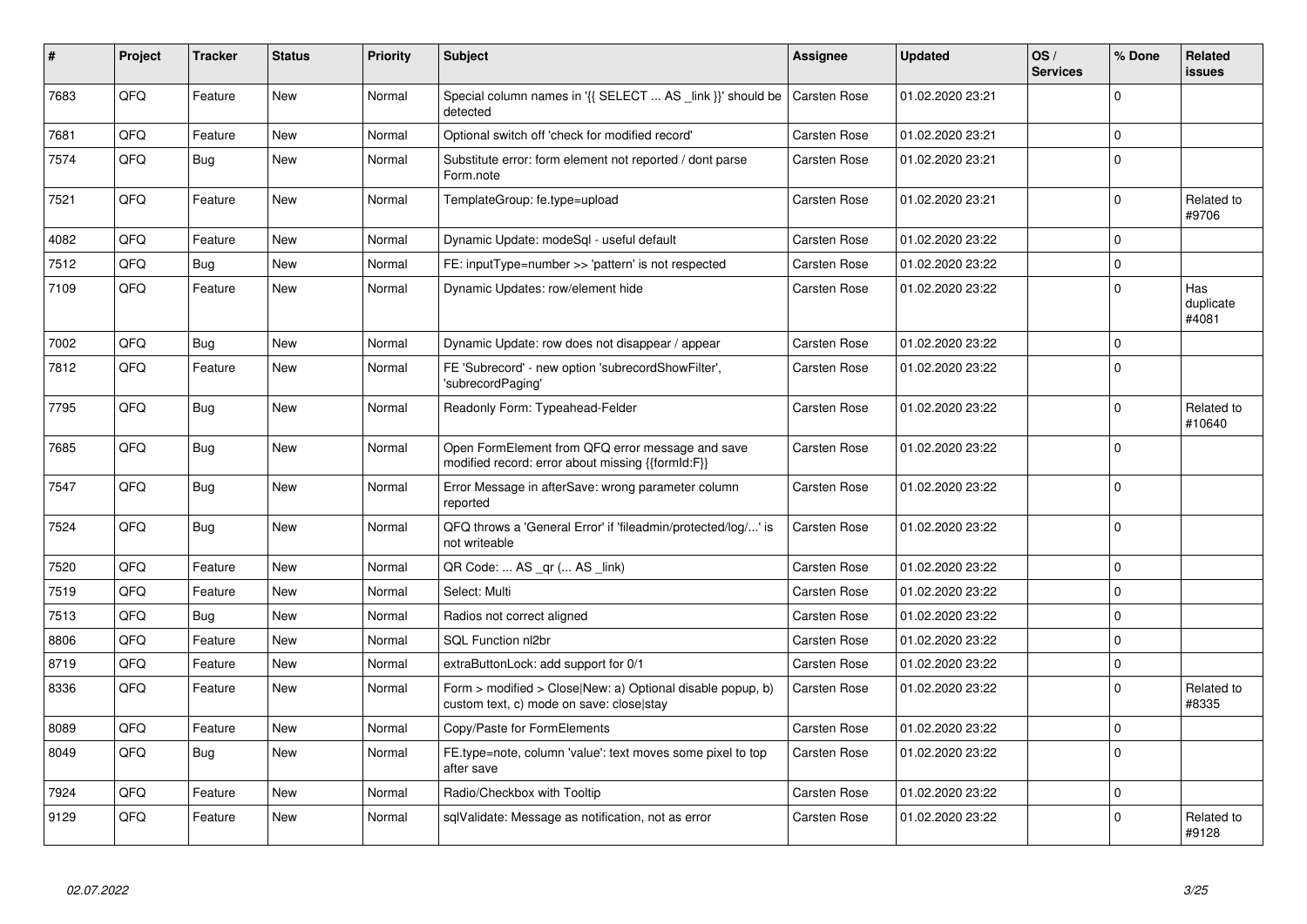| $\sharp$ | Project | <b>Tracker</b> | <b>Status</b> | <b>Priority</b> | <b>Subject</b>                                                                           | <b>Assignee</b>     | <b>Updated</b>   | OS/<br><b>Services</b> | % Done       | Related<br>issues                                                    |
|----------|---------|----------------|---------------|-----------------|------------------------------------------------------------------------------------------|---------------------|------------------|------------------------|--------------|----------------------------------------------------------------------|
| 9128     | QFQ     | Feature        | New           | Normal          | Error Message: not replaced variables- a) replace back to '{{',<br>b) underline          | Carsten Rose        | 01.02.2020 23:22 |                        | <sup>0</sup> | Related to<br>#9129                                                  |
| 9127     | QFQ     | <b>Bug</b>     | New           | Normal          | Error Message: change 'roll over' color - text not readable                              | Carsten Rose        | 01.02.2020 23:22 |                        | 0            |                                                                      |
| 8975     | QFQ     | Feature        | New           | Normal          | Report Notation: 2.0                                                                     | <b>Carsten Rose</b> | 01.02.2020 23:22 |                        | $\Omega$     | Related to<br>#8963                                                  |
| 9317     | QFQ     | Bug            | New           | Normal          | FE.type=note: with dynamic show/hidden an empty label<br>causes trouble                  | <b>Carsten Rose</b> | 01.02.2020 23:22 |                        | $\Omega$     |                                                                      |
| 9208     | QFQ     | Feature        | <b>New</b>    | Normal          | Manage 'recent' records                                                                  | Carsten Rose        | 01.02.2020 23:22 |                        | $\Omega$     |                                                                      |
| 9177     | QFQ     | Bug            | New           | Normal          | Bug? QFQ tries to save an action FE, which has real existing<br>column name              | <b>Carsten Rose</b> | 01.02.2020 23:22 |                        | 0            |                                                                      |
| 9136     | QFQ     | Feature        | New           | Normal          | Create ZIP files with dynamic PDFs                                                       | Carsten Rose        | 01.02.2020 23:22 |                        | 0            |                                                                      |
| 9537     | QFQ     | Feature        | New           | Normal          | FormEditor: Edit fieldset in FrontEnd                                                    | <b>Carsten Rose</b> | 01.02.2020 23:22 |                        | 0            |                                                                      |
| 9533     | QFQ     | <b>Bug</b>     | New           | Normal          | FE.type=upload: Check in 'beforeSave' if upload is given                                 | <b>Carsten Rose</b> | 01.02.2020 23:22 |                        | $\Omega$     | Related to<br>#11523                                                 |
| 9352     | QFQ     | Feature        | <b>New</b>    | Normal          | FE 'Native' fire slaveld, sqlAfter, sqlIns                                               | <b>Carsten Rose</b> | 01.02.2020 23:22 |                        | $\mathbf 0$  |                                                                      |
| 9811     | QFQ     | Feature        | New           | Normal          | Report: tag every n'th row                                                               | <b>Carsten Rose</b> | 01.02.2020 23:22 |                        | 0            |                                                                      |
| 9783     | QFQ     | Bug            | New           | Normal          | Email with special characters                                                            | <b>Carsten Rose</b> | 01.02.2020 23:22 |                        | 0            |                                                                      |
| 9781     | QFQ     | Feature        | New           | Normal          | Button: CSS class to make buttons smaller                                                | <b>Carsten Rose</b> | 01.02.2020 23:22 |                        | 0            |                                                                      |
| 9707     | QFQ     | Feature        | New           | Normal          | SIP security: encode pageld and check pageld on decode                                   | Carsten Rose        | 01.02.2020 23:22 |                        | 0            |                                                                      |
| 9706     | QFQ     | Feature        | New           | Normal          | Multi File Upload (hidden template group)                                                | <b>Carsten Rose</b> | 01.02.2020 23:22 |                        | $\Omega$     | Related to<br>#7521,<br>Related to<br>#5562,<br>Related to<br>#13330 |
| 10324    | QFQ     | Bug            | New           | Normal          | Excel Export mit Template funktioniert nur, wenn Template<br>vor uid kommt               |                     | 30.03.2020 11:20 |                        | $\Omega$     | Related to<br>#10257                                                 |
| 4050     | QFQ     | Feature        | <b>New</b>    | Normal          | sql.log: 1) FormElement ID which causes a specific action, 2)<br>Result in the same row. | Carsten Rose        | 15.04.2020 11:35 |                        | $\Omega$     | Related to<br>#5458                                                  |
| 10082    | QFQ     | Bug            | New           | Normal          | FE.type=SELECT - 'sanatize' Class                                                        | <b>Carsten Rose</b> | 07.05.2020 09:36 |                        | $\Omega$     | Related to<br>#10081                                                 |
| 10119    | QFQ     | Feature        | New           | Normal          | Dropdown (selectlist) & TypeAhead: format and catagorize list   Carsten Rose             |                     | 07.05.2020 09:36 |                        | 0            |                                                                      |
| 10322    | QFQ     | Bug            | New           | Normal          | FormElement / Radio: missing column 'enum' >> FE not<br>reported                         | Carsten Rose        | 07.05.2020 09:37 |                        | $\mathbf 0$  |                                                                      |
| 10384    | QFQ     | Feature        | New           | Normal          | Parameter Exchange QFQ Instances                                                         |                     | 07.05.2020 09:38 |                        | 0            |                                                                      |
| 5559     | QFQ     | <b>Bug</b>     | New           | Normal          | FE.type = Upload: 'accept' might contain variables                                       | Carsten Rose        | 11.05.2020 21:23 |                        | 0            |                                                                      |
| 10593    | QFQ     | Feature        | New           | Normal          | label2: text behind input element                                                        | Carsten Rose        | 16.05.2020 10:57 |                        | 0            |                                                                      |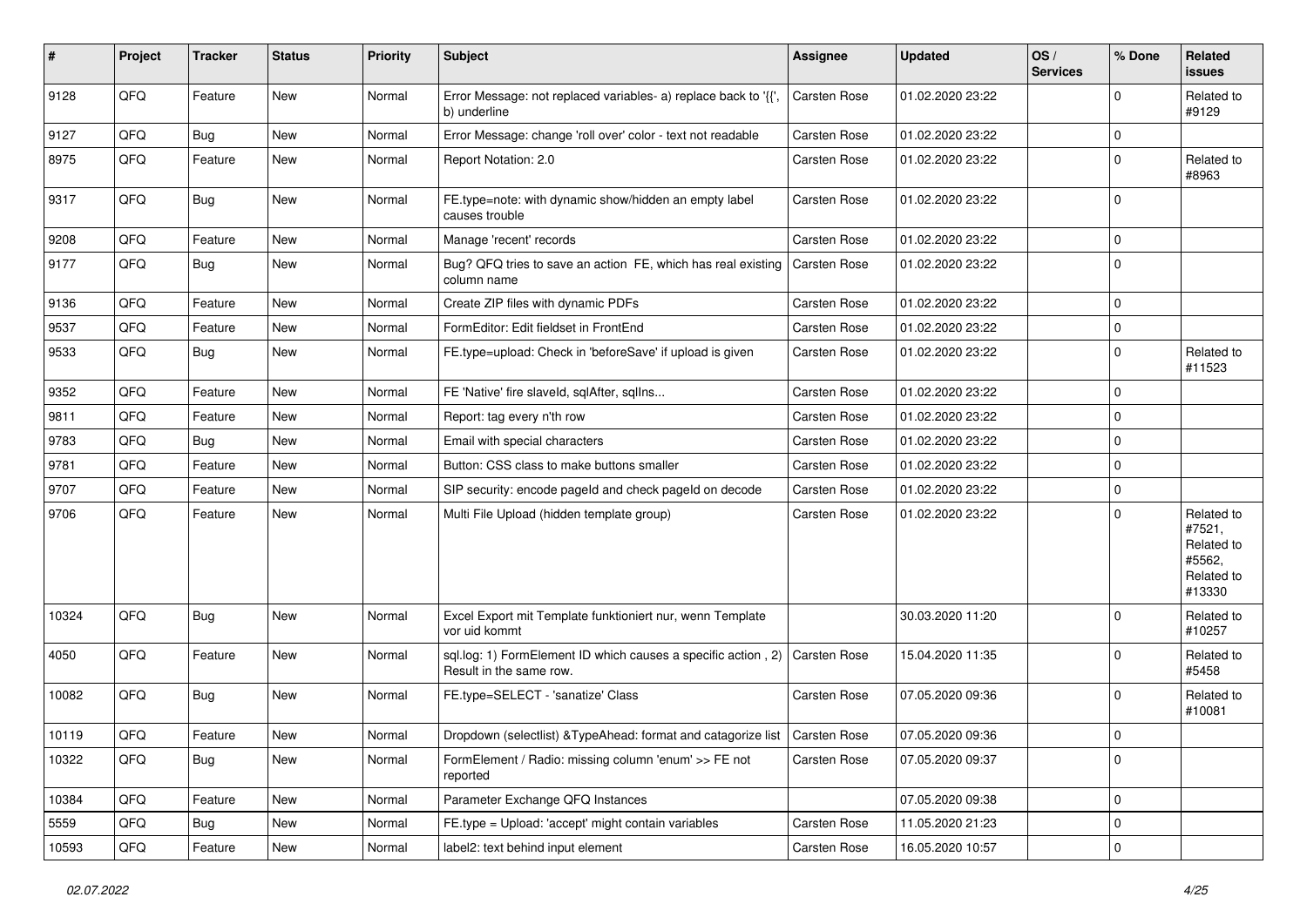| #     | Project | <b>Tracker</b> | <b>Status</b> | <b>Priority</b> | <b>Subject</b>                                                                                     | <b>Assignee</b>     | <b>Updated</b>   | OS/<br><b>Services</b> | % Done         | Related<br><b>issues</b>                                             |
|-------|---------|----------------|---------------|-----------------|----------------------------------------------------------------------------------------------------|---------------------|------------------|------------------------|----------------|----------------------------------------------------------------------|
| 5345  | QFQ     | Feature        | New           | Normal          | Report: UPDATE / INSERT / DELETE statements should<br>trigger subqueries, depending on the result. | Carsten Rose        | 27.05.2020 16:11 |                        | $\Omega$       |                                                                      |
| 10658 | QFQ     | <b>Bug</b>     | New           | Normal          | processReadOnly broken                                                                             | <b>Carsten Rose</b> | 27.05.2020 17:55 |                        | $\mathbf{0}$   |                                                                      |
| 3432  | QFQ     | Feature        | New           | Normal          | subrecord: dynamicUpdate                                                                           | Carsten Rose        | 11.06.2020 21:10 |                        | $\Omega$       | Related to<br>#5691                                                  |
| 10763 | QFQ     | Feature        | New           | Normal          | form accessed and submitted despite logout?                                                        |                     | 16.06.2020 11:43 |                        | $\mathbf{0}$   |                                                                      |
| 10819 | QFQ     | Feature        | New           | Normal          | Persistent SIP - second try                                                                        | <b>Carsten Rose</b> | 29.06.2020 23:02 |                        | $\mathbf{0}$   | Related to<br>#6261                                                  |
| 10874 | QFQ     | Feature        | <b>New</b>    | Normal          | Erstellen eines Foreign Keys in der Tabelle "FormElement"                                          |                     | 13.07.2020 10:11 |                        | $\mathbf{0}$   |                                                                      |
| 10890 | QFQ     | <b>Bug</b>     | New           | Normal          | AutoCron hangs                                                                                     |                     | 20.07.2020 13:56 |                        | $\Omega$       |                                                                      |
| 10976 | QFQ     | Feature        | <b>New</b>    | Normal          | Excel Export Verbesserungen                                                                        | <b>Carsten Rose</b> | 06.08.2020 10:56 |                        | $\Omega$       |                                                                      |
| 10996 | QFQ     | Feature        | New           | Normal          | Download video via sip: no seek                                                                    | <b>Carsten Rose</b> | 12.08.2020 14:18 |                        | $\Omega$       |                                                                      |
| 11080 | QFQ     | Feature        | New           | Normal          | Send MQTT messages                                                                                 | <b>Carsten Rose</b> | 29.08.2020 19:49 |                        | 0              |                                                                      |
| 11195 | QFQ     | <b>Bug</b>     | New           | Low             | Dynamic Update: Note not updated if new text is empty<br>(v20.4)                                   |                     | 25.09.2020 11:14 |                        | $\Omega$       |                                                                      |
| 11239 | QFQ     | Bug            | New           | Normal          | Radiobutton (plain): horizontales Rendern abhängig vom<br>Datentyp in der Datenbank                | <b>Carsten Rose</b> | 30.09.2020 18:37 |                        | $\Omega$       |                                                                      |
| 11504 | QFQ     | Feature        | New           | Normal          | Dynamic Update: Button text update for 'Save',' Close' &<br>'Delete'                               | Carsten Rose        | 12.11.2020 23:44 |                        | $\Omega$       |                                                                      |
| 10937 | QFQ     | Bug            | New           | Normal          | Fehler mit abhängigen Select- Feldern beim Positionieren                                           | <b>Carsten Rose</b> | 12.11.2020 23:45 |                        | $\mathbf 0$    |                                                                      |
| 10759 | QFQ     | Bug            | New           | Normal          | emptyMeansNull - Feld falsch aktualisiert                                                          |                     | 12.11.2020 23:45 |                        | $\mathbf 0$    |                                                                      |
| 10704 | QFQ     | <b>Bug</b>     | New           | Normal          | wkhtml problem rendering fullCalendar.js / fabric.js >><br>successor: puppeteer                    | <b>Carsten Rose</b> | 12.11.2020 23:45 |                        | $\Omega$       | Related to<br>#5024,<br>Related to<br>#4650,<br>Related to<br>#10715 |
| 10588 | QFQ     | <b>Bug</b>     | New           | Normal          | typeahed Tag: Doku anpassen                                                                        | <b>Carsten Rose</b> | 12.11.2020 23:45 |                        | $\overline{0}$ |                                                                      |
| 11522 | QFQ     | <b>Bug</b>     | New           | Normal          | Aus/Einblenden von Reitern                                                                         |                     | 13.11.2020 14:58 |                        | $\mathbf 0$    |                                                                      |
| 11523 | QFQ     | Feature        | New           | Normal          | Mit dynamic Update erkennen, ob Upload gemacht wurde                                               | <b>Carsten Rose</b> | 13.11.2020 15:07 |                        | $\Omega$       | Related to<br>#9533                                                  |
| 11535 | QFQ     | Feature        | <b>New</b>    | Normal          | Ability to create SQL columns in frontend QFQ forms                                                |                     | 17.11.2020 12:11 |                        | 0              |                                                                      |
| 11534 | QFQ     | Feature        | New           | Normal          | Report: Action on selected rows - Table batchprocessing<br>feature                                 |                     | 18.11.2020 08:15 |                        | $\mathbf{0}$   |                                                                      |
| 11695 | QFQ     | <b>Bug</b>     | New           | Normal          | MultiForm required FE Error                                                                        | Carsten Rose        | 04.12.2020 13:34 |                        | $\mathbf 0$    |                                                                      |
| 11715 | QFQ     | Bug            | New           | Normal          | acceptZeroAsRequired and requiredOffButMark do not<br>coincide                                     |                     | 08.12.2020 12:13 |                        | $\mathbf{0}$   |                                                                      |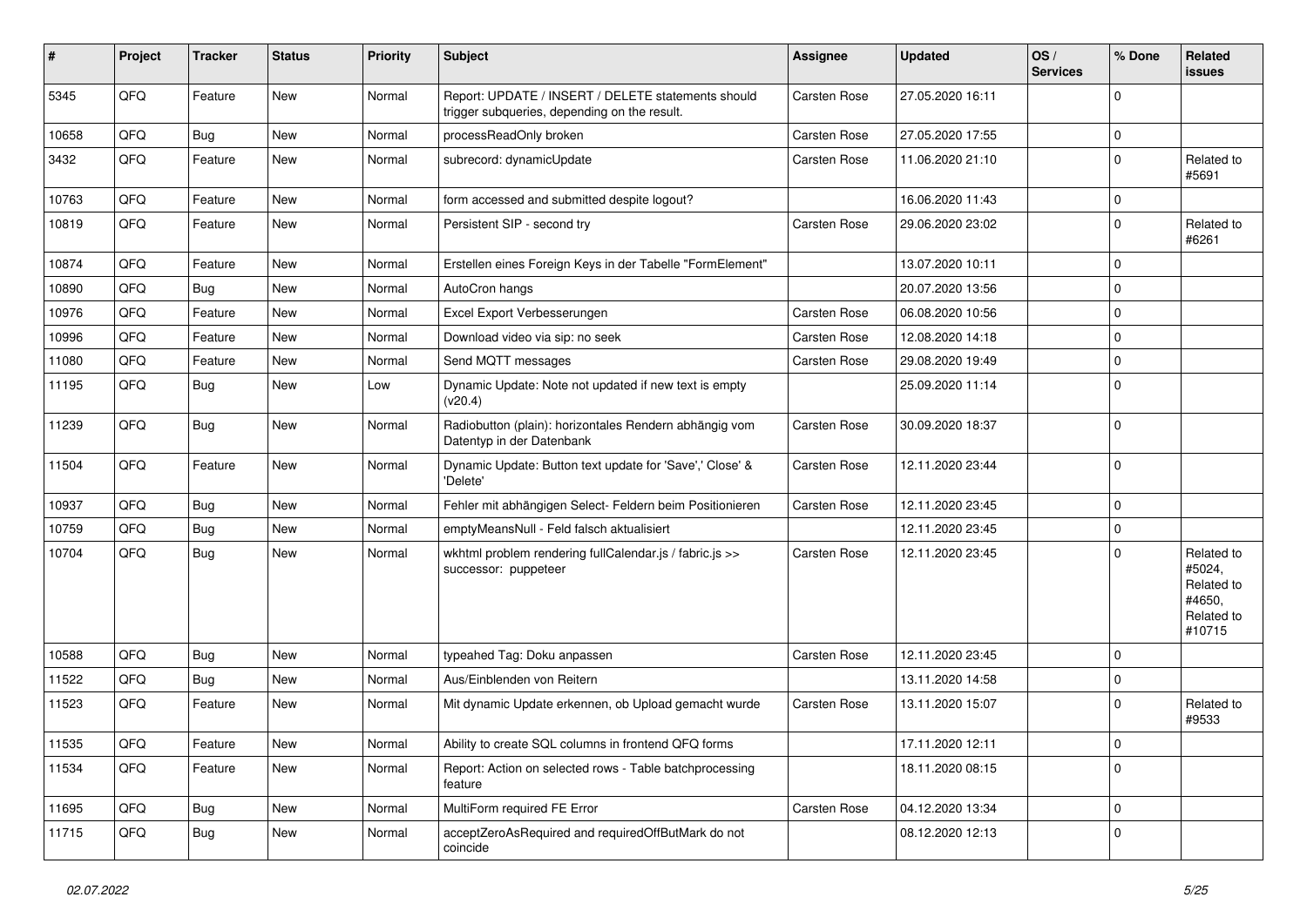| #     | Project | <b>Tracker</b> | <b>Status</b> | <b>Priority</b> | Subject                                                                                              | Assignee            | <b>Updated</b>   | OS/<br><b>Services</b> | % Done         | Related<br><b>issues</b>  |
|-------|---------|----------------|---------------|-----------------|------------------------------------------------------------------------------------------------------|---------------------|------------------|------------------------|----------------|---------------------------|
| 11716 | QFQ     | Feature        | <b>New</b>    | Normal          | Form an beliebiger Stelle im Report anzeigen                                                         |                     | 09.12.2020 09:47 |                        | $\Omega$       |                           |
| 11752 | QFQ     | Bug            | <b>New</b>    | Normal          | checkbox renders multiple input elements with same name                                              | Carsten Rose        | 17.12.2020 14:58 |                        | $\Omega$       | Related to<br>#11750      |
| 11775 | QFQ     | Feature        | <b>New</b>    | Normal          | Subrecord Tooltip pro Feld                                                                           | Carsten Rose        | 18.12.2020 15:22 |                        | $\Omega$       | Related to<br>#11955      |
| 12023 | QFQ     | Feature        | <b>New</b>    | Normal          | MySQL Stored Precdure: QDECODESPECIALCHAR()                                                          | Carsten Rose        | 16.02.2021 11:16 |                        | $\Omega$       | Related to<br>#12022      |
| 12038 | QFQ     | Feature        | <b>New</b>    | Normal          | a) STORE_VAR: filenameOnlyStripUniq, b) SP:<br>QSTRIPUNIQ()                                          |                     | 17.02.2021 23:55 |                        | $\Omega$       |                           |
| 12024 | QFQ     | Feature        | <b>New</b>    | Normal          | Excel Export: text columns by default decode<br>htmlspeciachar()                                     | Carsten Rose        | 17.02.2021 23:55 |                        | $\Omega$       | Related to<br>#12022      |
| 12039 | QFQ     | Feature        | <b>New</b>    | Normal          | Missing htmlSpecialChar() in pre processing on form submit                                           |                     | 18.02.2021 00:09 |                        | $\Omega$       | Related to<br>#14320      |
| 12040 | QFQ     | Bug            | <b>New</b>    | Normal          | FE Mode 'hidden' für zwei FEs auf einer Zeile                                                        | <b>Carsten Rose</b> | 18.02.2021 10:13 |                        | $\mathbf 0$    |                           |
| 12045 | QFQ     | <b>Bug</b>     | <b>New</b>    | Normal          | templateGroup afterSave FE: Aufruf ohne<br>salHonorFormElements funktioniert nicht                   | Carsten Rose        | 18.02.2021 16:33 |                        | $\Omega$       |                           |
| 8187  | QFQ     | Feature        | <b>New</b>    | Normal          | Subrecord: enable/hide new button - make new/edit/delete<br>customizeable.                           | Carsten Rose        | 06.03.2021 18:44 |                        | $\Omega$       | Related to<br>#11326      |
| 12133 | QFQ     | <b>Bug</b>     | New           | Normal          | NPM, phpSpreadSheet aktualisieren                                                                    | Carsten Rose        | 15.03.2021 09:04 |                        | $\Omega$       |                           |
| 12146 | QFQ     | Feature        | <b>New</b>    | Normal          | Autocron Job: Anzeigen wann der naechste Job ausgefuehrt<br>wird, resp das er nicht ausgefuehrt wird | Carsten Rose        | 15.03.2021 15:23 |                        | $\overline{0}$ |                           |
| 11516 | QFQ     | Feature        | <b>New</b>    | Normal          | Multi Page Form (Previous/Next Buttons)                                                              | Carsten Rose        | 16.03.2021 17:52 |                        | $\mathbf{0}$   |                           |
| 8217  | QFQ     | Feature        | <b>New</b>    | Normal          | if-elseif-else construct                                                                             | Carsten Rose        | 16.03.2021 18:41 |                        | $\Omega$       | Related to<br>#10716      |
| 10714 | QFQ     | Feature        | <b>New</b>    | Normal          | multi Table Form                                                                                     | Carsten Rose        | 16.03.2021 18:44 |                        | $\Omega$       |                           |
| 12187 | QFQ     | Bug            | <b>New</b>    | Normal          | Trigger FormAsFile() via Report: probably problem with multi<br>DB setup                             | <b>Carsten Rose</b> | 20.03.2021 21:20 |                        | $\Omega$       |                           |
| 10080 | QFQ     | Feature        | <b>New</b>    | Normal          | Popup on 'save' / 'close': configure dialog (answer<br>yes/no/cancle/)                               | Carsten Rose        | 28.03.2021 20:52 |                        | $\mathbf 0$    | Is duplicate<br>of #12262 |
| 12330 | QFQ     | Feature        | <b>New</b>    | Normal          | Copy to input field / text area / TinyMCE                                                            | Carsten Rose        | 07.04.2021 09:01 |                        | $\Omega$       |                           |
| 12135 | QFQ     | Feature        | <b>New</b>    | Normal          | Subrecord: Notiz                                                                                     |                     | 24.04.2021 16:58 |                        | $\Omega$       |                           |
| 12162 | QFQ     | Feature        | New           | Normal          | FE.type=sendmail: personalized mailing (several mails) via<br>template                               | Carsten Rose        | 03.05.2021 20:45 |                        | 0              |                           |
| 12156 | QFQ     | Feature        | New           | Normal          | Form: Optional disable 'leave page'                                                                  |                     | 03.05.2021 20:45 |                        | $\mathbf 0$    |                           |
| 12109 | QFQ     | Feature        | New           | Normal          | Donwload Link: Plain, SIP, Persistent Link, Peristent SIP -<br>new notation                          | Carsten Rose        | 03.05.2021 20:45 |                        | $\mathbf 0$    | Related to<br>#12085      |
| 12480 | QFQ     | Feature        | New           | Normal          | If QFQ upgrade is running, block further request                                                     | Carsten Rose        | 03.05.2021 20:45 |                        | $\mathbf 0$    |                           |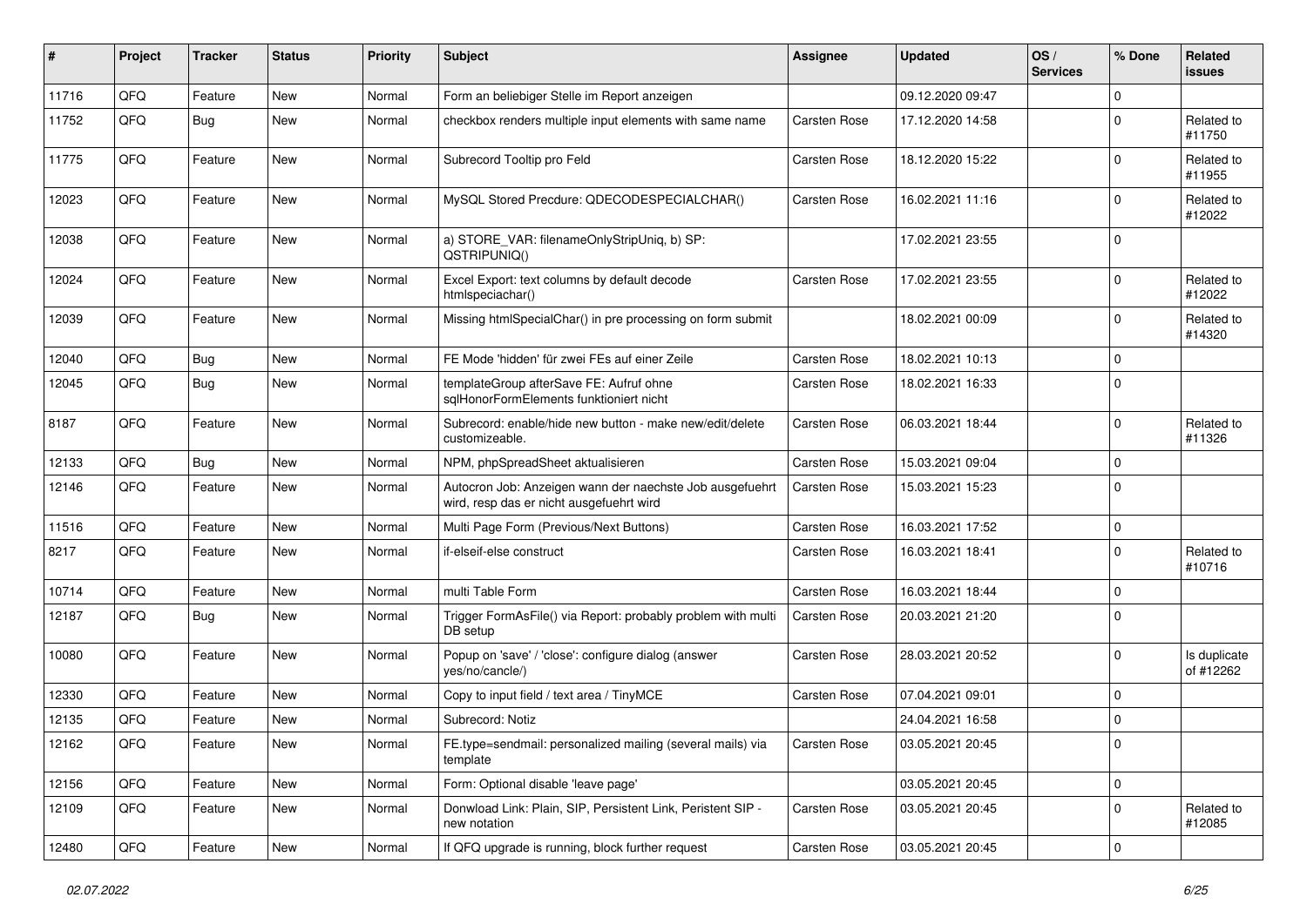| #     | Project | <b>Tracker</b> | <b>Status</b> | <b>Priority</b> | <b>Subject</b>                                                                                             | Assignee                                               | <b>Updated</b>   | OS/<br><b>Services</b> | % Done       | Related<br><b>issues</b>                      |                      |
|-------|---------|----------------|---------------|-----------------|------------------------------------------------------------------------------------------------------------|--------------------------------------------------------|------------------|------------------------|--------------|-----------------------------------------------|----------------------|
| 12477 | QFQ     | Feature        | <b>New</b>    | Normal          | Support for refactoring: Form, FormElement, diverse<br>Tabellen/Spalten, tt-content Records                | Carsten Rose                                           | 03.05.2021 20:45 |                        | $\Omega$     |                                               |                      |
| 12474 | QFQ     | Feature        | <b>New</b>    | Normal          | Check BaseConfigURL if it is given and the the last char is '/'                                            | Carsten Rose                                           | 03.05.2021 20:45 |                        | $\Omega$     |                                               |                      |
| 12413 | QFQ     | Feature        | <b>New</b>    | Normal          | STORE_TYPO3: enhance for {{be_users.email:T}},<br>{{fe users.email:T}}                                     | Carsten Rose                                           | 03.05.2021 20:45 |                        | $\Omega$     | Related to<br>#12412,<br>Related to<br>#10012 |                      |
| 12400 | QFQ     | Feature        | <b>New</b>    | Normal          | Tutorial ist in QFQ Doku, Wird in der Suche gefunden, es gibt<br>aber kein Menupunkt - Inhalt ueberpruefen | <b>Carsten Rose</b>                                    | 03.05.2021 20:45 |                        | $\Omega$     |                                               |                      |
| 12269 | QFQ     | Feature        | <b>New</b>    | Normal          | 2FA - Login                                                                                                | <b>Carsten Rose</b>                                    | 03.05.2021 20:45 |                        | $\mathbf{0}$ |                                               |                      |
| 11747 | QFQ     | Feature        | <b>New</b>    | Normal          | Maintenance Page with Redirect                                                                             | Carsten Rose                                           | 03.05.2021 20:47 |                        | $\Omega$     | Related to<br>#11741                          |                      |
| 11955 | QFQ     | Feature        | New           | Normal          | subrecord: new title option to set <th> attributes - e.g. to<br/>customize tablesorter options.</th>       | attributes - e.g. to<br>customize tablesorter options. | Carsten Rose     | 03.05.2021 20:47       |              | $\Omega$                                      | Related to<br>#11775 |
| 11668 | QFQ     | Bug            | <b>New</b>    | Normal          | Play function.sql - problem with mysql                                                                     | Carsten Rose                                           | 03.05.2021 20:48 |                        | $\Omega$     |                                               |                      |
| 11667 | QFQ     | Bug            | <b>New</b>    | Normal          | MySQL mariadb-server-10.3: Incorrect datetime value                                                        | <b>Carsten Rose</b>                                    | 03.05.2021 20:48 |                        | $\Omega$     |                                               |                      |
| 12163 | QFQ     | Feature        | <b>New</b>    | Normal          | Checkbox: table wrap                                                                                       | Carsten Rose                                           | 03.05.2021 20:51 |                        | $\Omega$     |                                               |                      |
| 12119 | QFQ     | Feature        | <b>New</b>    | Normal          | AS paged: error message missing if there ist no 'r' argument.                                              | <b>Carsten Rose</b>                                    | 03.05.2021 20:51 |                        | $\Omega$     |                                               |                      |
| 10345 | QFQ     | Feature        | <b>New</b>    | Normal          | Templates - Patterns QFQ Style                                                                             |                                                        | 03.05.2021 21:01 |                        | $\Omega$     | Related to<br>#10713                          |                      |
| 10766 | QFQ     | <b>Bug</b>     | <b>New</b>    | High            | Radiobutton / parameter.buttonClass=btn-default: dynamic<br>update                                         |                                                        | 03.05.2021 21:12 |                        | $\Omega$     | Related to<br>#11237                          |                      |
| 10640 | QFQ     | <b>Bug</b>     | New           | High            | TypeAhead Tag: FE editierbar trotz readOnly                                                                | Carsten Rose                                           | 03.05.2021 21:12 |                        | $\Omega$     | Related to<br>#7795                           |                      |
| 10508 | QFQ     | <b>Bug</b>     | <b>New</b>    | High            | Multi Form broken on Multi DB Instance                                                                     | <b>Carsten Rose</b>                                    | 03.05.2021 21:12 |                        | $\mathbf{0}$ |                                               |                      |
| 10506 | QFQ     | <b>Bug</b>     | <b>New</b>    | High            | Template Group broken on MultiDB instance                                                                  | Carsten Rose                                           | 03.05.2021 21:12 |                        | $\Omega$     | Related to<br>#10505                          |                      |
| 10081 | QFQ     | Bug            | <b>New</b>    | High            | Stale record lock after 'forbidden' character                                                              | Carsten Rose                                           | 03.05.2021 21:12 |                        | $\Omega$     | Related to<br>#10082,<br>Related to<br>#9789  |                      |
| 12468 | QFQ     | Bug            | <b>New</b>    | Urgent          | Form: update Form.title after save                                                                         | <b>Carsten Rose</b>                                    | 03.05.2021 21:12 |                        | $\mathbf{0}$ |                                               |                      |
| 11850 | QFQ     | Feature        | <b>New</b>    | Urgent          | Wizard Form: basierend auf einer Tabelle eine Form anlegen.                                                |                                                        | 03.05.2021 21:12 |                        | $\Omega$     | Blocked by<br>#8082                           |                      |
| 11237 | QFQ     | Bug            | New           | High            | Radiobutton / parameter.buttonClass= btn-default - kein dirty<br>Trigger                                   | Benjamin Baer                                          | 03.05.2021 21:12 |                        | $\Omega$     | Related to<br>#10766                          |                      |
| 11057 | QFQ     | Bug            | <b>New</b>    | High            | Checkboxes ohne span.checkmark im Report werden<br>ausgeblendet                                            | Benjamin Baer                                          | 03.05.2021 21:12 |                        | $\Omega$     | Related to<br>#11039                          |                      |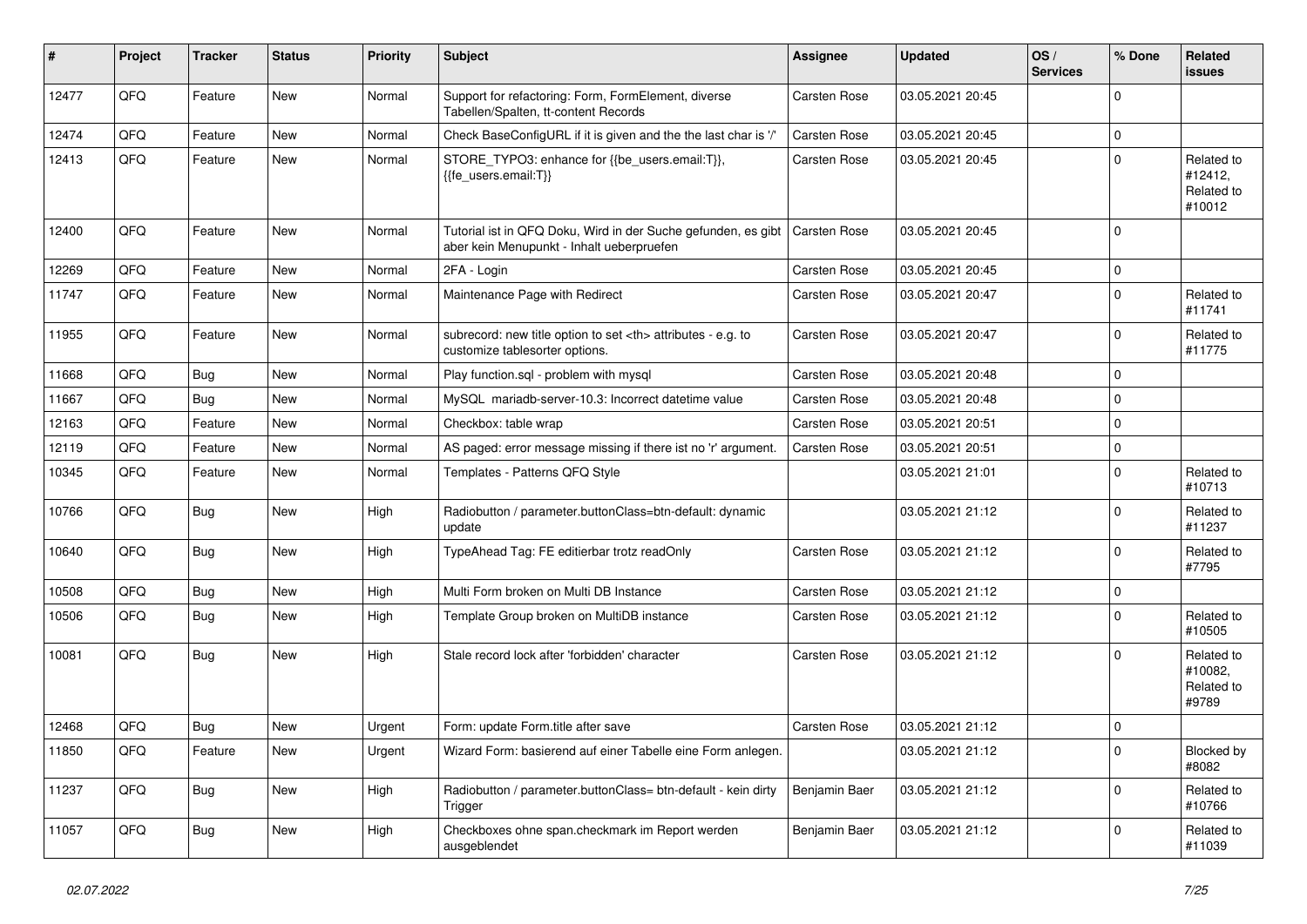| #     | Project | <b>Tracker</b> | <b>Status</b> | <b>Priority</b> | <b>Subject</b>                                                                                                 | <b>Assignee</b>     | <b>Updated</b>   | OS/<br><b>Services</b> | % Done         | Related<br><b>issues</b>                      |
|-------|---------|----------------|---------------|-----------------|----------------------------------------------------------------------------------------------------------------|---------------------|------------------|------------------------|----------------|-----------------------------------------------|
| 3727  | QFQ     | Feature        | <b>New</b>    | High            | Security: Session Hijacking erschweren                                                                         | Carsten Rose        | 03.05.2021 21:14 |                        | $\Omega$       |                                               |
| 7650  | QFQ     | Bug            | <b>New</b>    | High            | Optional do not show 'required' sign on FormElement                                                            | <b>Carsten Rose</b> | 03.05.2021 21:14 |                        | $\mathbf{0}$   |                                               |
| 5715  | QFQ     | Feature        | New           | High            | PDF Caching                                                                                                    | Carsten Rose        | 03.05.2021 21:14 |                        | $\overline{0}$ | Related to<br>#5851,<br>Related to<br>#6357   |
| 5459  | QFQ     | Bug            | New           | High            | Multi DB: spread system tables between 'QFQ' and 'Data'-DB                                                     | <b>Carsten Rose</b> | 03.05.2021 21:14 |                        | $\mathbf{0}$   | Related to<br>#4720                           |
| 5221  | QFQ     | Bug            | <b>New</b>    | High            | Download Dialog: Bleibt stehen in FF wenn Datei<br>automatisch gespeichert wird.                               | <b>Carsten Rose</b> | 03.05.2021 21:14 |                        | $\overline{0}$ |                                               |
| 8962  | QFQ     | Feature        | <b>New</b>    | High            | allow for form fields with identical names                                                                     | Carsten Rose        | 03.05.2021 21:14 |                        | $\Omega$       |                                               |
| 8668  | QFQ     | Bug            | New           | High            | Pill disabled: dyamic mode 'hidden' not respected - FE is still<br>required                                    | <b>Carsten Rose</b> | 03.05.2021 21:14 |                        | $\overline{0}$ |                                               |
| 8431  | QFQ     | <b>Bug</b>     | <b>New</b>    | High            | autocron.php with wrong path                                                                                   | Carsten Rose        | 03.05.2021 21:14 |                        | $\mathbf{0}$   |                                               |
| 8083  | QFQ     | <b>Bug</b>     | <b>New</b>    | High            | FormEditor: primary table list does not respect<br>'indexDb={{indexData:Y}}'                                   | <b>Carsten Rose</b> | 03.05.2021 21:14 |                        | $\Omega$       | Has<br>duplicate<br>#6678                     |
| 7899  | QFQ     | Bug            | New           | High            | Fe.type=password / retype / required: always complain about<br>missing value                                   | Carsten Rose        | 03.05.2021 21:14 |                        | $\overline{0}$ |                                               |
| 7850  | QFQ     | Feature        | <b>New</b>    | High            | Upload records: non 'pathFileName' column                                                                      | Carsten Rose        | 03.05.2021 21:14 |                        | $\Omega$       |                                               |
| 12465 | QFQ     | Feature        | New           | Normal          | QFQ Function: use in FE to fill StoreRecord                                                                    | Carsten Rose        | 05.05.2021 21:58 |                        | $\mathbf{0}$   |                                               |
| 12412 | QFQ     | Feature        | New           | Normal          | Action/Escape qualifier 'e' (empty), '0': if given, an empty<br>string (or '0') will be treated as 'not found' | Carsten Rose        | 08.05.2021 09:40 |                        | $\Omega$       | Related to<br>#12413,<br>Related to<br>#10012 |
| 11893 | QFQ     | Feature        | <b>New</b>    | High            | Broken SIP: a) only report one time, b) only report in main<br>column                                          | Carsten Rose        | 12.05.2021 12:13 |                        | $\Omega$       | Related to<br>#12532,<br>Related to<br>#14187 |
| 9531  | QFQ     | Bug            | <b>New</b>    | High            | FE File: Dynamic Update / modeSql / required detected even<br>it not set                                       | Carsten Rose        | 11.06.2021 20:32 |                        | $\Omega$       | Related to<br>#12398                          |
| 7890  | QFQ     | Bug            | <b>New</b>    | Normal          | FormElement 'required': extraButtonInfo not aligned                                                            | <b>Carsten Rose</b> | 11.06.2021 21:17 |                        | $\mathbf{0}$   | Related to<br>#11517                          |
| 9348  | QFQ     | Feature        | New           | Normal          | defaultThumbnailSize: pre render thumbnails                                                                    | Carsten Rose        | 12.06.2021 09:05 |                        | $\overline{0}$ |                                               |
| 6723  | QFQ     | Feature        | New           | Normal          | Report QFQ Installation and Version                                                                            | Carsten Rose        | 12.06.2021 09:07 |                        | $\mathbf 0$    |                                               |
| 6261  | QFQ     | Feature        | New           | Normal          | Persistent SIP                                                                                                 | Carsten Rose        | 12.06.2021 09:07 |                        | $\mathbf{0}$   | Related to<br>#10819                          |
| 11460 | QFQ     | Feature        | New           | Normal          | Easier creation of changelog: gitchangelog                                                                     | Carsten Rose        | 12.06.2021 10:20 |                        | $\mathbf 0$    | Related to<br>#13467                          |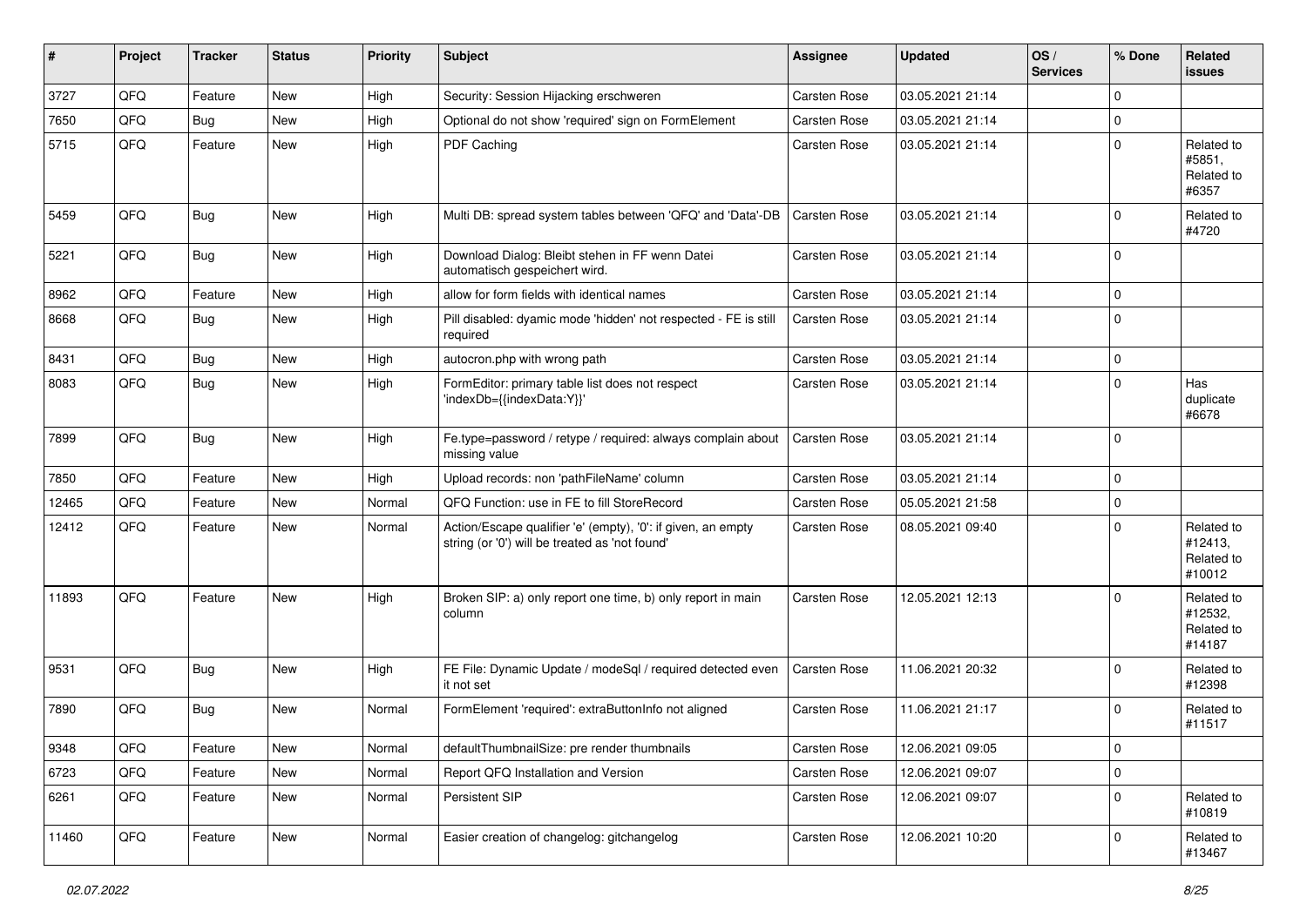| #     | Project | <b>Tracker</b> | <b>Status</b> | <b>Priority</b> | <b>Subject</b>                                                                                                                        | Assignee            | <b>Updated</b>   | OS/<br><b>Services</b> | % Done      | Related<br><b>issues</b>                      |
|-------|---------|----------------|---------------|-----------------|---------------------------------------------------------------------------------------------------------------------------------------|---------------------|------------------|------------------------|-------------|-----------------------------------------------|
| 9347  | QFQ     | Bug            | <b>New</b>    | High            | FE.type=upload with dynamic show/hidden: required not<br>detected                                                                     | Carsten Rose        | 12.06.2021 10:40 |                        | $\Omega$    | Related to<br>#5305,<br>Related to<br>#12398  |
| 12679 | QFQ     | Feature        | <b>New</b>    | Normal          | tablesorter: custom column width                                                                                                      | Carsten Rose        | 16.06.2021 11:10 |                        | $\mathbf 0$ |                                               |
| 5305  | QFQ     | Bug            | <b>New</b>    | Normal          | Upload FormElement: nicht disabled by readonly Form                                                                                   | Carsten Rose        | 16.06.2021 13:43 |                        | $\Omega$    | Related to<br>#9347,<br>Related to<br>#9834   |
| 9013  | QFQ     | Bug            | <b>New</b>    | Normal          | Error in Twig template not handled                                                                                                    | Carsten Rose        | 20.10.2021 13:43 |                        | $\Omega$    |                                               |
| 13354 | QFQ     | Feature        | <b>New</b>    | Normal          | Using Websocket in QFQ                                                                                                                | Carsten Rose        | 10.11.2021 15:47 |                        | $\mathbf 0$ |                                               |
| 11702 | QFQ     | Feature        | <b>New</b>    | Normal          | HTML Special Char makes no sense for 'allbut' if '&' is<br>forbidden                                                                  | Carsten Rose        | 07.12.2021 16:35 |                        | $\Omega$    | Related to<br>#5112,<br>Related to<br>#14320  |
| 12186 | QFQ     | Feature        | New           | High            | TinyMCE Config für Objekte                                                                                                            | Carsten Rose        | 07.12.2021 17:19 |                        | $\Omega$    | <b>Blocks</b><br>#12632                       |
| 10114 | QFQ     | Feature        | <b>New</b>    | High            | Symbol (Link): 'G:' (Glyphicon) replaced by 'i:' (icon)                                                                               |                     | 07.12.2021 17:19 |                        | $\Omega$    | Related to<br>#3797.<br>Related to<br>#4194   |
| 12974 | QFQ     | Bug            | <b>New</b>    | High            | Sanitize Queries in Action-Elements                                                                                                   | Carsten Rose        | 07.12.2021 17:19 |                        | $\mathbf 0$ |                                               |
| 12670 | QFQ     | Bug            | <b>New</b>    | High            | Dropdown-Menu classes können nicht mehr angegeben<br>werden                                                                           | Carsten Rose        | 07.12.2021 17:19 |                        | $\Omega$    |                                               |
| 12532 | QFQ     | Feature        | New           | High            | SIP-Parameter bei Seitenaufruf in Browser-Console anzeigen                                                                            | Carsten Rose        | 07.12.2021 17:19 |                        | $\Omega$    | Related to<br>#11893,<br>Related to<br>#14187 |
| 12513 | QFQ     | Bug            | <b>New</b>    | High            | Implement server side check of maxlength                                                                                              | Carsten Rose        | 07.12.2021 17:19 |                        | $\mathbf 0$ |                                               |
| 12545 | QFQ     | Bug            | <b>New</b>    | Urgent          | sql.log not created / updated                                                                                                         | Carsten Rose        | 14.12.2021 16:02 |                        | $\mathbf 0$ |                                               |
| 12702 | QFQ     | Bug            | New           | High            | templateGroup: broken in multiDb Setup                                                                                                | Carsten Rose        | 14.12.2021 16:02 |                        | $\Omega$    |                                               |
| 12544 | QFQ     | Feature        | New           | High            | a) ' AS _link' new also as ' AS _format', b) sortierung via<br>'display: none;', c) '_format' benoeitgt nicht zwingend<br>u/U/p/m/z/d | Carsten Rose        | 14.12.2021 16:03 |                        | $\Omega$    |                                               |
| 12327 | QFQ     | Bug            | <b>New</b>    | Normal          | Copy to clipboard: Glyphicon can not be changed                                                                                       | Carsten Rose        | 27.12.2021 17:59 |                        | $\mathbf 0$ |                                               |
| 12476 | QFQ     | Feature        | <b>New</b>    | Normal          | clearMe: a) should trigger 'dirty', b) sticky on textarea resize                                                                      | Benjamin Baer       | 04.01.2022 08:40 |                        | $\Omega$    | Related to<br>#9528                           |
| 13659 | QFQ     | Bug            | <b>New</b>    | Normal          | wrong sanitize class applied to R-store                                                                                               | Carsten Rose        | 15.01.2022 14:23 |                        | $\mathbf 0$ |                                               |
| 13706 | QFQ     | Bug            | <b>New</b>    | Normal          | Wrong CheckType in FieldElement LastStatus of Form Cron                                                                               | <b>Carsten Rose</b> | 21.01.2022 18:20 |                        | $\mathbf 0$ |                                               |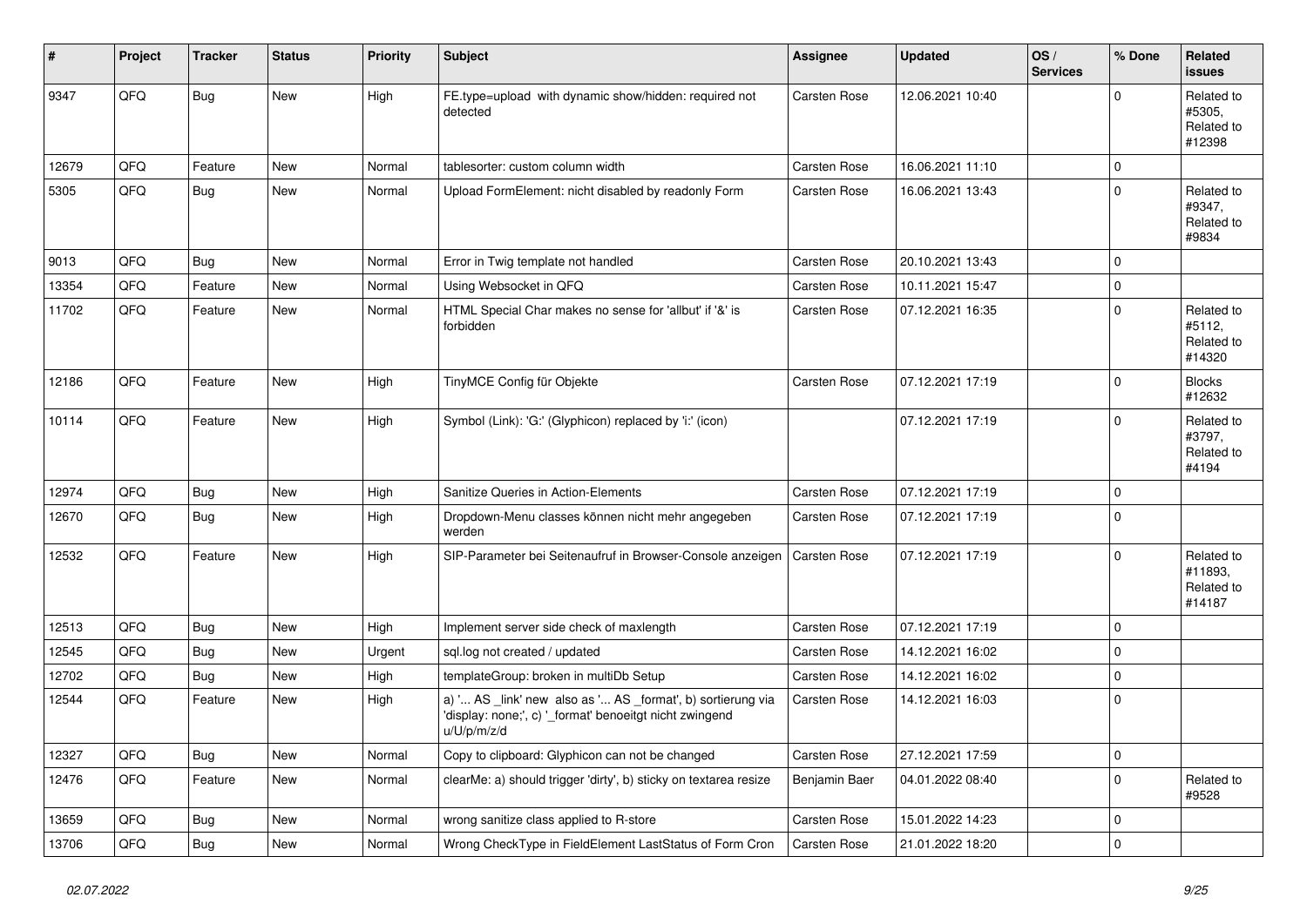| #     | Project | <b>Tracker</b> | <b>Status</b> | <b>Priority</b> | Subject                                                                                                                                             | <b>Assignee</b>     | <b>Updated</b>   | OS/<br><b>Services</b> | % Done         | Related<br>issues    |
|-------|---------|----------------|---------------|-----------------|-----------------------------------------------------------------------------------------------------------------------------------------------------|---------------------|------------------|------------------------|----------------|----------------------|
| 4413  | QFQ     | Feature        | <b>New</b>    | Normal          | fieldset: show/hidden, modeSql, dynamicUpdate                                                                                                       | Carsten Rose        | 09.02.2022 15:19 |                        | $\mathbf 0$    |                      |
| 13843 | QFQ     | Feature        | New           | Normal          | Create JWT via QFQ                                                                                                                                  | Carsten Rose        | 19.03.2022 17:42 |                        | $\mathbf 0$    |                      |
| 13841 | QFQ     | Feature        | New           | Normal          | Create PDF via iText - evaluate                                                                                                                     | <b>Carsten Rose</b> | 19.03.2022 17:42 |                        | $\Omega$       |                      |
| 13757 | QFQ     | Feature        | <b>New</b>    | High            | QR / Bar-Code Plugin                                                                                                                                | Enis Nuredini       | 19.03.2022 17:43 |                        | $\Omega$       |                      |
| 13700 | QFQ     | Feature        | <b>New</b>    | Normal          | Redesign gfg.io Seite                                                                                                                               | <b>Carsten Rose</b> | 19.03.2022 17:43 |                        | $\mathbf 0$    |                      |
| 13647 | QFQ     | <b>Bug</b>     | <b>New</b>    | Normal          | Autofocus funktioniert nicht auf Chrome                                                                                                             | Benjamin Baer       | 19.03.2022 17:44 |                        | $\mathbf 0$    |                      |
| 13592 | QFQ     | Bug            | <b>New</b>    | Normal          | QFQ Build Queue: das vergeben von Tags klappt nicht. Es<br>werden keine Releases gebaut.                                                            | Carsten Rose        | 19.03.2022 17:45 |                        | $\mathbf{0}$   |                      |
| 13528 | QFQ     | Bug            | <b>New</b>    | Normal          | qfq.io > releases: es wird kein neues Release angelegt                                                                                              | Benjamin Baer       | 19.03.2022 17:46 |                        | $\mathbf 0$    |                      |
| 13467 | QFQ     | Feature        | <b>New</b>    | Normal          | ChangeLog Generator                                                                                                                                 | <b>Carsten Rose</b> | 19.03.2022 17:46 |                        | $\Omega$       | Related to<br>#11460 |
| 13460 | QFQ     | Bug            | New           | Normal          | Doc: Password set/reset  password should not processed<br>with 'html encode'                                                                        | <b>Carsten Rose</b> | 19.03.2022 17:46 |                        | $\Omega$       |                      |
| 13332 | QFQ     | <b>Bug</b>     | <b>New</b>    | Normal          | Multi Form: Required Felder werden visuell nicht markiert.                                                                                          | <b>Carsten Rose</b> | 19.03.2022 17:47 |                        | $\mathbf{0}$   |                      |
| 13331 | QFQ     | <b>Bug</b>     | <b>New</b>    | Normal          | Multi Form: Clear Icon misplaced                                                                                                                    | <b>Carsten Rose</b> | 19.03.2022 17:47 |                        | $\mathbf{0}$   |                      |
| 12716 | QFQ     | <b>Bug</b>     | <b>New</b>    | Normal          | template group: Pattern only applied to first instance                                                                                              | <b>Carsten Rose</b> | 19.03.2022 17:47 |                        | $\mathbf 0$    |                      |
| 12664 | QFQ     | Feature        | <b>New</b>    | Normal          | TinyMCE: report/remove malicous HTML/JS Code                                                                                                        | <b>Carsten Rose</b> | 19.03.2022 17:47 |                        | $\Omega$       | Related to<br>#14320 |
| 12603 | QFQ     | Feature        | <b>New</b>    | Normal          | Dropdown (Select), Radio, checkbox:<br>itemListAlways={{!SELECT key, value}}                                                                        | <b>Carsten Rose</b> | 19.03.2022 17:47 |                        | $\Omega$       |                      |
| 12581 | QFQ     | Bug            | <b>New</b>    | Normal          | Form.forward=close: Record 'new' in new browser tab > save<br>(& close) >> Form is not reloaded with new created record id<br>and stays in mode=new | Carsten Rose        | 19.03.2022 17:48 |                        | $\overline{0}$ |                      |
| 12520 | QFQ     | <b>Bug</b>     | <b>New</b>    | Normal          | Switch FE User: still active even FE User session expired                                                                                           | <b>Carsten Rose</b> | 19.03.2022 17:48 |                        | $\mathbf 0$    |                      |
| 12512 | QFQ     | Bug            | <b>New</b>    | Normal          | Some MySQL Installation can't use 'stored procedures'                                                                                               | <b>Carsten Rose</b> | 19.03.2022 17:48 |                        | $\mathbf{0}$   |                      |
| 12556 | QFQ     | Feature        | <b>New</b>    | Normal          | Pills Title: colored = static or dynamic on allrequiredgiven                                                                                        | Benjamin Baer       | 19.03.2022 17:49 |                        | $\mathbf 0$    |                      |
| 12714 | QFQ     | <b>Bug</b>     | <b>New</b>    | Normal          | Conversion of GIF to PDF broken when GIF contains Alpha.                                                                                            | <b>Carsten Rose</b> | 19.03.2022 17:49 |                        | $\mathbf 0$    |                      |
| 11892 | QFQ     | Feature        | New           | Normal          | tablesorter: columns with links are hard to order - new<br>qualifier 'Y: <ord>'</ord>                                                               | Enis Nuredini       | 23.03.2022 09:22 |                        | $\mathbf{0}$   |                      |
| 10463 | QFQ     | Feature        | New           | Normal          | Report link: expliztes setzen von HTML Tags (Bedarf fuer<br>'data-selenium' & 'id')                                                                 | Enis Nuredini       | 23.03.2022 09:23 |                        | 0              | Related to<br>#7648  |
| 8891  | QFQ     | Bug            | New           | High            | formSubmitLog: do not log passwords                                                                                                                 | Enis Nuredini       | 25.03.2022 09:06 |                        | $\mathbf 0$    |                      |
| 13451 | QFQ     | Bug            | New           | Normal          | Character Counter / Max Character: Problem in Safari                                                                                                | Carsten Rose        | 15.04.2022 17:18 |                        | $\mathbf 0$    |                      |
| 14091 | QFQ     | Bug            | New           | Normal          | inconsistent template path for twig                                                                                                                 | Carsten Rose        | 19.04.2022 18:36 |                        | $\mathbf 0$    |                      |
| 10979 | QFQ     | Feature        | New           | Normal          | Ajax Calls an API - dataReport                                                                                                                      | Carsten Rose        | 11.05.2022 12:15 |                        | $\mathbf 0$    |                      |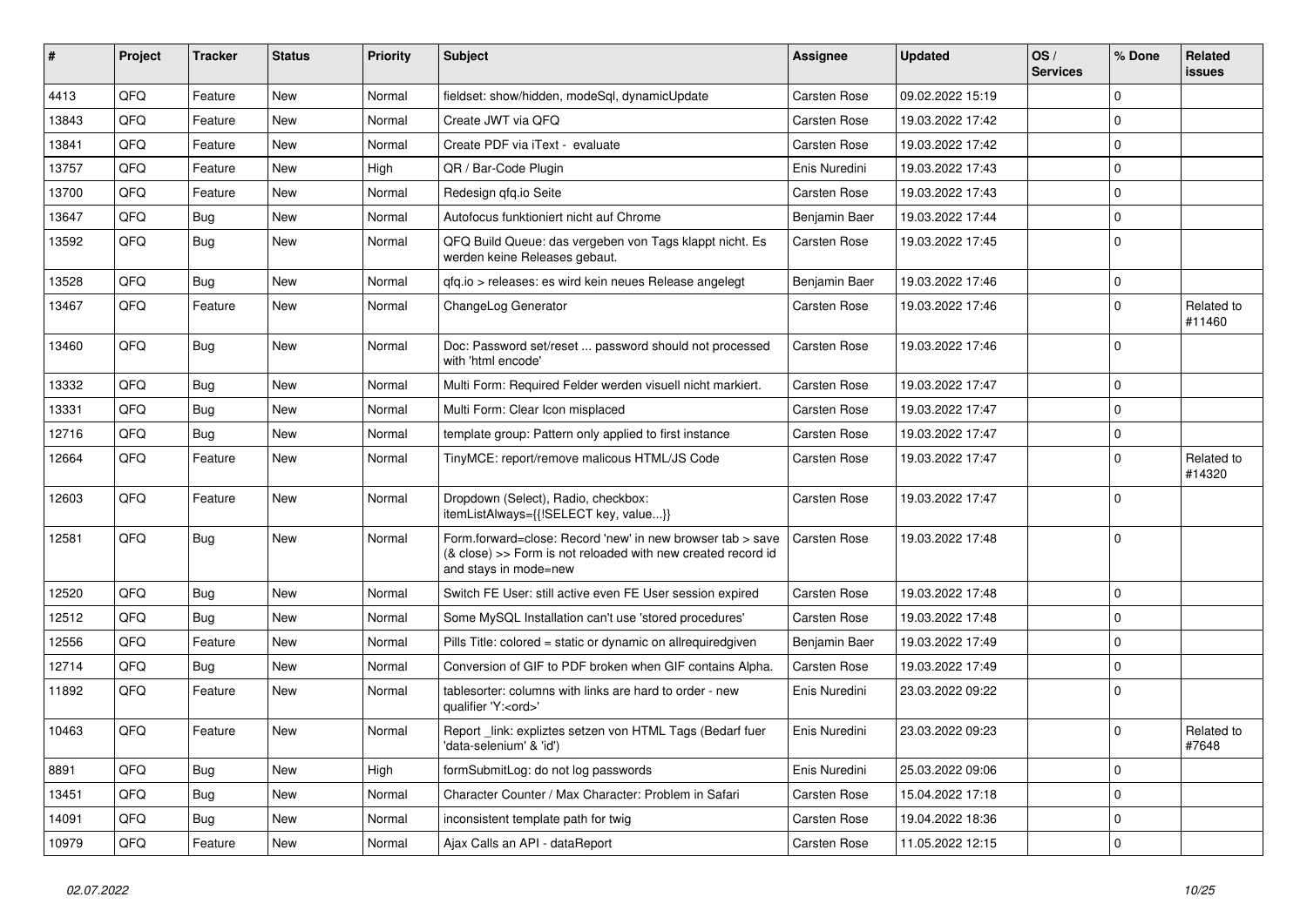| #     | Project | <b>Tracker</b> | <b>Status</b> | <b>Priority</b> | <b>Subject</b>                                                            | Assignee               | <b>Updated</b>   | OS/<br><b>Services</b> | % Done      | Related<br><b>issues</b>                                               |
|-------|---------|----------------|---------------|-----------------|---------------------------------------------------------------------------|------------------------|------------------|------------------------|-------------|------------------------------------------------------------------------|
| 14245 | QFQ     | <b>Bug</b>     | New           | Normal          | Form Save Btn bleibt disabled wenn Datumsfeld über<br>Datepicker geändert | Enis Nuredini          | 27.05.2022 13:45 |                        | $\mathbf 0$ | Related to<br>#13689                                                   |
| 13689 | QFQ     | Bug            | New           | Normal          | Enter auf Eingabefeld mit ungültigem Wert führt zu blurry<br>Seite        | Enis Nuredini          | 28.05.2022 10:53 |                        | $\mathbf 0$ | Related to<br>#14245, Has<br>duplicate<br>#11891                       |
| 13945 | QFQ     | Feature        | New           | Normal          | As _link: content before/after link                                       | Enis Nuredini          | 28.05.2022 11:01 |                        | $\mathbf 0$ | Related to<br>#12262                                                   |
| 14028 | QFQ     | Feature        | <b>New</b>    | Normal          | Required notification: visual nicer                                       | Enis Nuredini          | 28.05.2022 11:01 |                        | $\mathbf 0$ |                                                                        |
| 14077 | QFQ     | Bug            | New           | Normal          | As link: Attribute 'class' missing by r:1 and r:3 - but should<br>set     | Carsten Rose           | 28.05.2022 11:02 |                        | $\mathbf 0$ | Related to<br>#5342,<br>Related to<br>#4343                            |
| 14187 | QFQ     | Feature        | New           | High            | qfq.log: show current URL                                                 | Carsten Rose           | 28.05.2022 11:02 |                        | $\mathbf 0$ | Related to<br>#13933,<br>Related to<br>#12532,<br>Related to<br>#11893 |
| 14227 | QFQ     | Feature        | <b>New</b>    | Normal          | Selenium Konkurrenz: cypress.io                                           | Enis Nuredini          | 28.05.2022 11:02 |                        | $\mathbf 0$ |                                                                        |
| 14233 | QFQ     | <b>Bug</b>     | <b>New</b>    | Normal          | AS_link: question - HTML is not rendered                                  | Carsten Rose           | 28.05.2022 11:02 |                        | $\mathbf 0$ |                                                                        |
| 13609 | QFQ     | Feature        | New           | Normal          | QFQ Introduction: Seite aufloesen                                         | Philipp<br>Gröbelbauer | 28.05.2022 11:02 |                        | $\mathbf 0$ |                                                                        |
| 14090 | QFQ     | Feature        | <b>New</b>    | Normal          | Nützliche _script funktionen                                              | Carsten Rose           | 28.05.2022 11:03 |                        | $\mathbf 0$ |                                                                        |
| 14185 | QFQ     | Feature        | New           | Normal          | External/Autocron.php - better suitable directory                         | Support: System        | 28.05.2022 11:03 |                        | $\pmb{0}$   |                                                                        |
| 12989 | QFQ     | Bug            | New           | Normal          | empty string does not trigger dynamic update                              | Enis Nuredini          | 28.05.2022 11:09 |                        | $\mathbf 0$ |                                                                        |
| 12066 | QFQ     | <b>Bug</b>     | New           | High            | enterAsSubmit: Forward wird nicht ausgeführt                              | Enis Nuredini          | 29.05.2022 09:23 |                        | $\mathbf 0$ |                                                                        |
| 13716 | QFQ     | Bug            | <b>New</b>    | High            | Firefox ask to store username/password                                    | Enis Nuredini          | 30.05.2022 09:31 |                        | $\mathbf 0$ | Related to<br>#13827                                                   |
| 12490 | QFQ     | Feature        | New           | Normal          | Loading Plugins in QFQ - see what tinymce does. (lazy<br>loading)         | Benjamin Baer          | 08.06.2022 10:37 |                        | $\mathbf 0$ | Related to<br>#12611,<br>Related to<br>#10013,<br>Related to<br>#7732  |
| 14304 | QFQ     | <b>Bug</b>     | New           | Normal          | table sorter view safer does not work                                     | Carsten Rose           | 10.06.2022 11:49 |                        | $\mathbf 0$ |                                                                        |
| 14305 | QFQ     | <b>Bug</b>     | New           | Normal          | Inline Report editing does not create history entries                     | Carsten Rose           | 10.06.2022 11:55 |                        | $\pmb{0}$   |                                                                        |
| 14322 | QFQ     | <b>Bug</b>     | New           | Normal          | Form Load: by default no scroll (save & close should be<br>visible)       | Enis Nuredini          | 15.06.2022 14:12 |                        | $\mathbf 0$ | Related to<br>#14321,<br>Related to<br>#6232                           |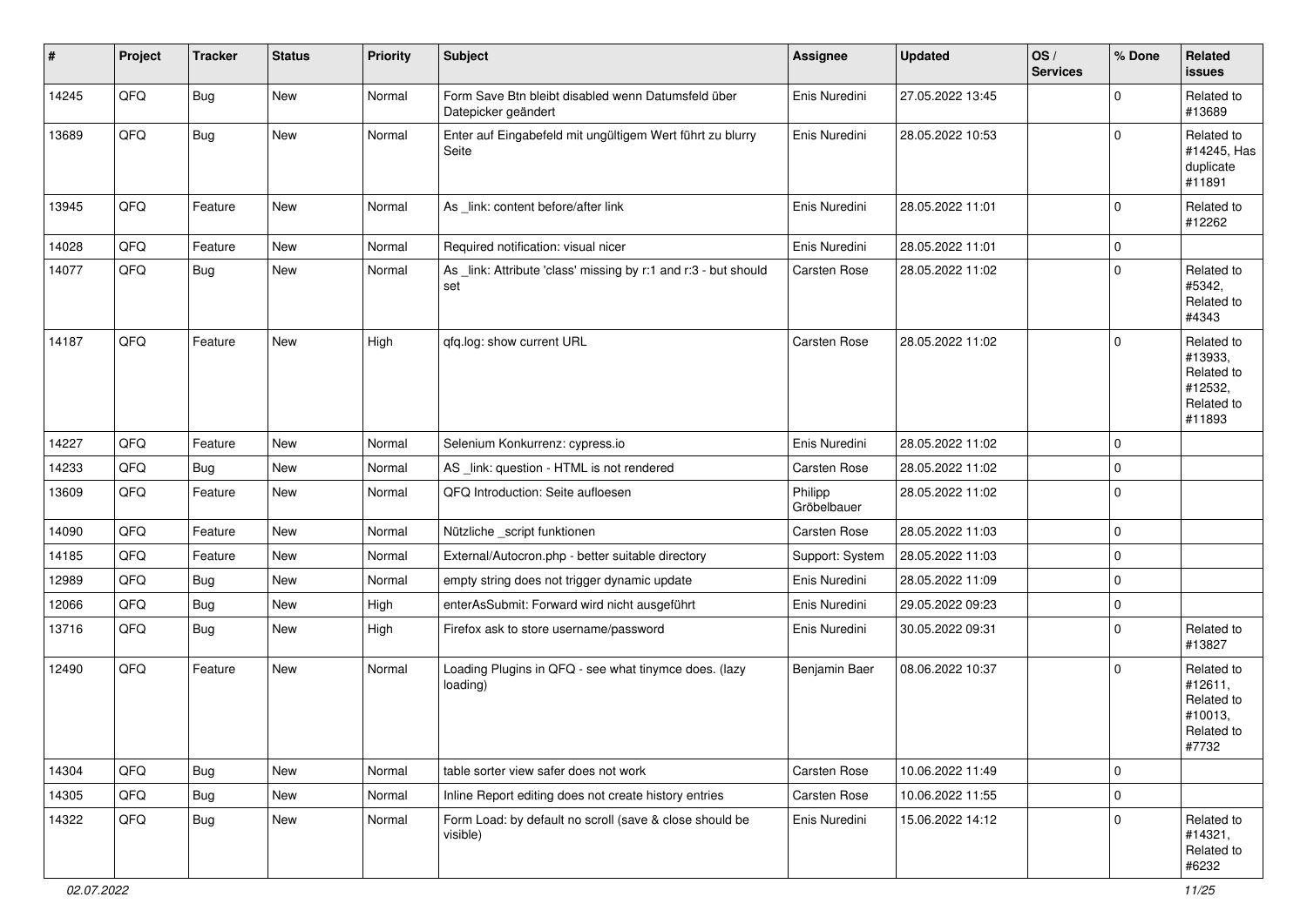| ∦     | Project | <b>Tracker</b> | <b>Status</b> | <b>Priority</b> | <b>Subject</b>                                                                                         | <b>Assignee</b>     | <b>Updated</b>   | OS/<br><b>Services</b> | % Done         | Related<br>issues   |
|-------|---------|----------------|---------------|-----------------|--------------------------------------------------------------------------------------------------------|---------------------|------------------|------------------------|----------------|---------------------|
| 14377 | QFQ     | Bug            | <b>New</b>    | Normal          | Documentation > General Tips: white page after migration                                               | Enis Nuredini       | 19.06.2022 16:37 |                        | $\Omega$       |                     |
| 14376 | QFQ     | Feature        | <b>New</b>    | Normal          | QFQ Bootstrap: if missing, create stored procedures                                                    | Enis Nuredini       | 19.06.2022 16:37 |                        | $\Omega$       |                     |
| 14395 | QFQ     | Support        | <b>New</b>    | Normal          | FormEditor: Virtual table columns                                                                      | Enis Nuredini       | 21.06.2022 16:09 |                        | $\Omega$       |                     |
| 9077  | QFQ     | <b>Bug</b>     | New           | Normal          | typeAheadSql: report broken SQL                                                                        | Carsten Rose        | 29.06.2022 22:35 |                        | $\Omega$       | Related to<br>#4018 |
| 9221  | QFQ     | Feature        | New           | Normal          | typeAhead: Zeichenlimite ausschalten                                                                   | Carsten Rose        | 29.06.2022 22:36 |                        | $\mathbf 0$    |                     |
| 4018  | QFQ     | Feature        | New           | Normal          | typeahead: long query parameter / answer triggers 'Attack<br>detected' and purges current SIP storage. | <b>Carsten Rose</b> | 29.06.2022 22:46 |                        | $\Omega$       | Related to<br>#9077 |
| 3864  | QFQ     | Feature        | <b>New</b>    | Normal          | Encrypt / decrypt field                                                                                | Enis Nuredini       | 30.06.2022 16:29 |                        | $\Omega$       |                     |
| 14455 | QFQ     | Support        | New           | Normal          | TinyMCE: Activate save button after upload picture over<br>drag&drop                                   | Enis Nuredini       | 01.07.2022 08:37 |                        | $\Omega$       |                     |
| 5942  | QFQ     | Feature        | Priorize      | Normal          | 'L' and 'type': append to links, generate via '_link' by using 'u:'                                    | <b>Carsten Rose</b> | 01.02.2020 10:13 |                        | $\Omega$       |                     |
| 3782  | QFQ     | Bug            | Priorize      | Normal          | Bei fehlerhafter Eingabe (z.B. Datum) sollte das erwartete<br>Format angezeigt werden                  | <b>Carsten Rose</b> | 01.02.2020 10:13 |                        | $\Omega$       |                     |
| 7616  | QFQ     | Bug            | Priorize      | Normal          | Selectlist with Enum & Dynamic Update                                                                  | <b>Carsten Rose</b> | 01.02.2020 10:13 |                        | $\mathbf 0$    |                     |
| 7522  | QFQ     | Feature        | Priorize      | Normal          | Inserting default index.html to folder (Avoid Apache Indexing)                                         | Carsten Rose        | 01.02.2020 10:13 |                        | $\mathbf 0$    |                     |
| 7290  | QFQ     | Feature        | Priorize      | Normal          | FormEditor: title as textarea if LEN(title)>60                                                         | Carsten Rose        | 01.02.2020 10:13 |                        | $\Omega$       | Blocked by<br>#7682 |
| 7217  | QFQ     | Feature        | Priorize      | Normal          | Download: notice User if `_sip=?` is missing                                                           | <b>Carsten Rose</b> | 01.02.2020 10:13 |                        | $\mathbf 0$    |                     |
| 6998  | QFQ     | Feature        | Priorize      | Normal          | Form: with debug=on show column information as tooltip of<br>column label                              | Carsten Rose        | 01.02.2020 10:13 |                        | $\Omega$       |                     |
| 6574  | QFQ     | <b>Bug</b>     | Priorize      | Normal          | qfq.log: Fehlermeldung wurde angezeigt, aber nicht geloggt                                             | <b>Carsten Rose</b> | 01.02.2020 10:13 |                        | $\Omega$       |                     |
| 8585  | QFQ     | Feature        | Priorize      | Normal          | Enhance Error message for 'unknown form'                                                               | <b>Carsten Rose</b> | 01.02.2020 10:13 |                        | $\Omega$       |                     |
| 8584  | QFQ     | Feature        | Priorize      | Normal          | FE 'Action' - never assign to Container (except Template<br>Group)                                     | Carsten Rose        | 01.02.2020 10:13 |                        | $\Omega$       |                     |
| 8037  | QFQ     | Bug            | Priorize      | Normal          | FE.type=upload (advanced mode): {{slaveld:V}} missing<br>during dynamic update                         | Carsten Rose        | 01.02.2020 10:13 |                        | $\Omega$       |                     |
| 8034  | QFQ     | Feature        | Priorize      | Normal          | FormElement 'data': 22.22.2222 should not be accepted                                                  | <b>Carsten Rose</b> | 01.02.2020 10:13 |                        | $\mathbf 0$    |                     |
| 7656  | QFQ     | Bug            | Priorize      | Normal          | FE with required, 'pattern' and 'extraButtonLock': always<br>complain about missing value              | <b>Carsten Rose</b> | 01.02.2020 10:13 |                        | $\Omega$       |                     |
| 7630  | QFQ     | Feature        | Priorize      | Normal          | detailed error message for simple upload                                                               | Carsten Rose        | 01.02.2020 10:13 |                        | $\overline{0}$ |                     |
| 9947  | QFQ     | <b>Bug</b>     | Priorize      | Normal          | Unwanted error message if missing 'typeAheadSqlPrefetch'                                               | <b>Carsten Rose</b> | 01.02.2020 10:13 |                        | $\overline{0}$ |                     |
| 9900  | QFQ     | Feature        | Priorize      | Normal          | Generic API Call: tt-content record >> JSON                                                            | Carsten Rose        | 01.02.2020 10:13 |                        | $\mathbf 0$    |                     |
| 9862  | QFQ     | <b>Bug</b>     | Priorize      | Normal          | Failed writing to sql mail qfq.log should throw an exception                                           | Carsten Rose        | 01.02.2020 10:13 |                        | 0              |                     |
| 9975  | QFQ     | <b>Bug</b>     | Priorize      | Normal          | Dropdown Menu: 'r:3' broken                                                                            | Carsten Rose        | 01.02.2020 10:13 |                        | $\overline{0}$ |                     |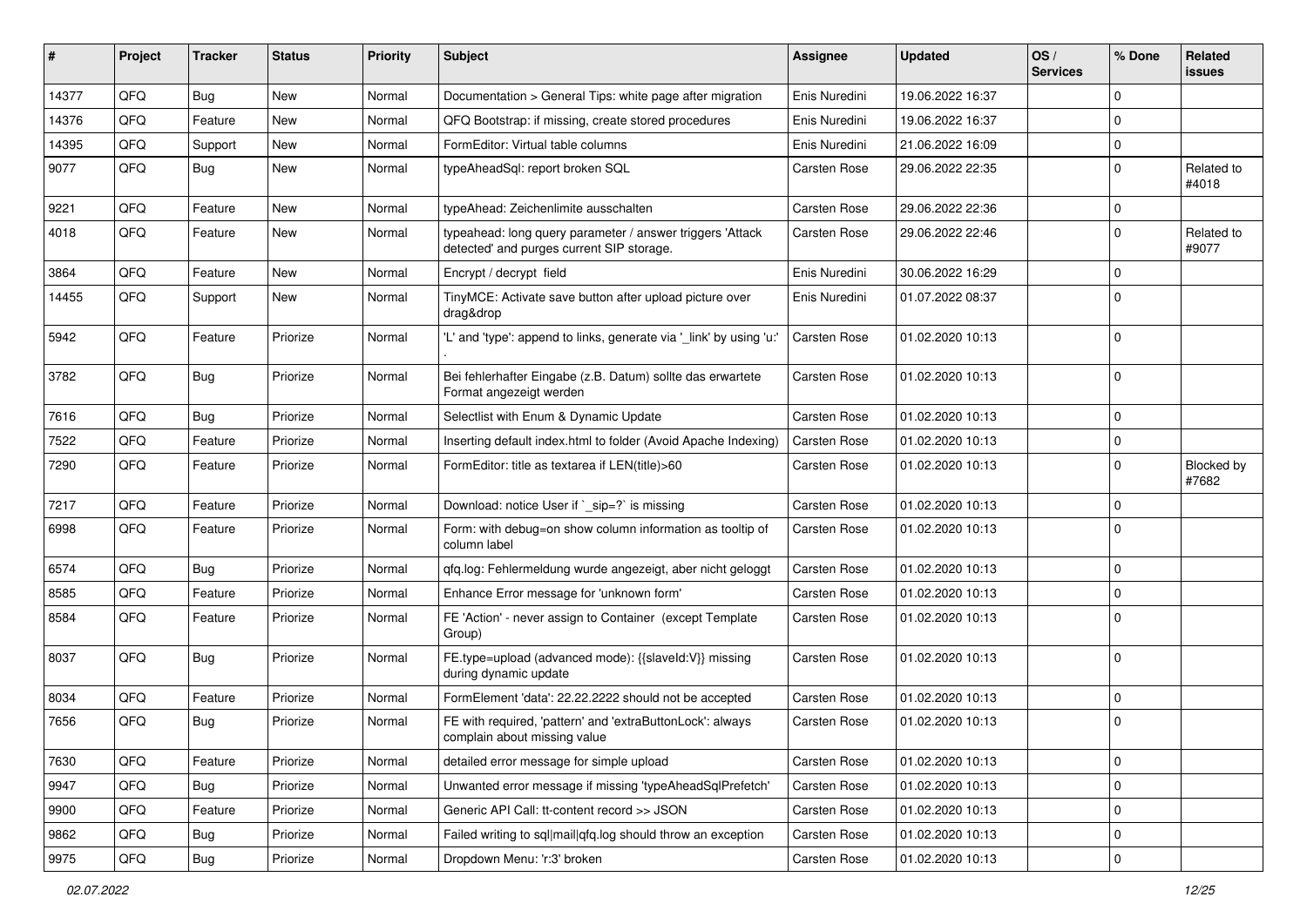| $\sharp$ | Project | <b>Tracker</b> | <b>Status</b> | <b>Priority</b> | <b>Subject</b>                                                                                     | <b>Assignee</b>     | <b>Updated</b>   | OS/<br><b>Services</b> | % Done       | Related<br>issues                                                      |
|----------|---------|----------------|---------------|-----------------|----------------------------------------------------------------------------------------------------|---------------------|------------------|------------------------|--------------|------------------------------------------------------------------------|
| 9928     | QFQ     | Feature        | Priorize      | Normal          | SpecialColumnName: a) Deprecated: ' AS "_+tag " ', b)<br>New: ' AS "_ <tag1><tag2>"'</tag2></tag1> | <b>Carsten Rose</b> | 01.02.2020 23:17 |                        | $\Omega$     | Related to<br>#9929                                                    |
| 8277     | QFQ     | Feature        | Priorize      | Normal          | fe.parameter.default=                                                                              | <b>Carsten Rose</b> | 01.02.2020 23:17 |                        | $\Omega$     | Related to<br>#8113                                                    |
| 9968     | QFQ     | Feature        | Priorize      | Normal          | Tooltip in Links for Developer                                                                     | <b>Carsten Rose</b> | 01.02.2020 23:17 |                        | $\mathbf{0}$ |                                                                        |
| 7730     | QFQ     | Feature        | Priorize      | Normal          | SELECT Box: title in between                                                                       | Benjamin Baer       | 01.02.2020 23:22 |                        | $\mathbf 0$  |                                                                        |
| 10015    | QFQ     | Feature        | Priorize      | Normal          | Monospace in Textarea                                                                              | <b>Carsten Rose</b> | 03.02.2020 13:40 |                        | $\mathbf 0$  |                                                                        |
| 10003    | QFQ     | Feature        | Priorize      | Normal          | fieldset: stronger visualize group                                                                 | Benjamin Baer       | 12.02.2020 08:13 |                        | $\mathbf{0}$ |                                                                        |
| 10005    | QFQ     | Feature        | Priorize      | Normal          | Report / special column name:  AS _calendar                                                        | <b>Carsten Rose</b> | 03.06.2020 17:28 |                        | $\Omega$     |                                                                        |
| 9958     | QFQ     | <b>Bug</b>     | Priorize      | Normal          | Broken subrecord query: no error message                                                           | Carsten Rose        | 05.02.2021 15:15 |                        | $\Omega$     |                                                                        |
| 9534     | QFQ     | Bug            | Priorize      | Urgent          | FE.type=upload: 'Unknown Mode: ID"                                                                 | Carsten Rose        | 03.05.2021 21:14 |                        | $\mathbf 0$  | Related to<br>#9532                                                    |
| 9173     | QFQ     | <b>Bug</b>     | Priorize      | Urgent          | Stale Record Lock: Firefox                                                                         | <b>Carsten Rose</b> | 03.05.2021 21:14 |                        | $\Omega$     | Related to<br>#9789                                                    |
| 12504    | QFQ     | Feature        | Priorize      | Normal          | sql.log: report fe.id                                                                              | <b>Carsten Rose</b> | 05.05.2021 22:09 |                        | $\mathbf{0}$ |                                                                        |
| 12503    | QFQ     | Feature        | Priorize      | Normal          | Detect dangerous UPDATE statement with missing WHERE                                               | Carsten Rose        | 05.05.2021 22:09 |                        | $\mathbf{0}$ |                                                                        |
| 11320    | QFQ     | Feature        | Priorize      | Normal          | Typo3 Version 10 support                                                                           | <b>Carsten Rose</b> | 05.05.2021 22:09 |                        | $\mathbf 0$  |                                                                        |
| 9394     | QFQ     | Feature        | Priorize      | Normal          | REST: allow for non numerical ids in get requests                                                  | Carsten Rose        | 05.05.2021 22:10 |                        | $\mathbf 0$  |                                                                        |
| 8963     | QFQ     | Feature        | Priorize      | Normal          | Setting values in a store: flexible way                                                            | Carsten Rose        | 05.05.2021 22:10 |                        | $\Omega$     | Related to<br>#8975                                                    |
| 3867     | QFQ     | Feature        | Priorize      | Normal          | Readonly Formular: Template Groups add/delete ausbeldnen                                           | Carsten Rose        | 05.05.2021 22:12 |                        | $\mathbf{0}$ |                                                                        |
| 8044     | QFQ     | Feature        | Priorize      | Normal          | Transaction: a) Form, b) Report                                                                    | Carsten Rose        | 05.05.2021 22:14 |                        | $\Omega$     | Related to<br>#8043                                                    |
| 9668     | QFQ     | Feature        | Priorize      | Normal          | Form.mode: rename 'hidden' to 'hide'                                                               | Carsten Rose        | 05.05.2021 22:14 |                        | $\Omega$     | Related to<br>#6437                                                    |
| 10011    | QFQ     | Feature        | Priorize      | Normal          | Offer new STORE TYPO3 Variable 'beUser', 'beEmail'                                                 | <b>Carsten Rose</b> | 08.05.2021 09:51 |                        | $\Omega$     | Related to<br>#10012,<br>Related to<br>#12511                          |
| 10012    | QFQ     | Feature        | Priorize      | Normal          | redirectAllMailTo: {{beEmail:T}}                                                                   | <b>Carsten Rose</b> | 08.05.2021 09:54 |                        | $\Omega$     | Related to<br>#12412,<br>Related to<br>#12413,<br>Related to<br>#10011 |
| 9346     | QFQ     | Feature        | Priorize      | Normal          | beforeSave: check if an upload is given                                                            | Carsten Rose        | 11.06.2021 21:18 |                        | $\mathbf 0$  |                                                                        |
| 9121     | QFQ     | <b>Bug</b>     | Priorize      | High            | sip links have r and __dbIndexData set                                                             | Carsten Rose        | 12.06.2021 10:41 |                        | $\mathbf{0}$ |                                                                        |
| 8204     | QFQ     | Feature        | Priorize      | High            | Position 'required mark'                                                                           | Carsten Rose        | 16.06.2021 13:44 |                        | $\mathbf 0$  |                                                                        |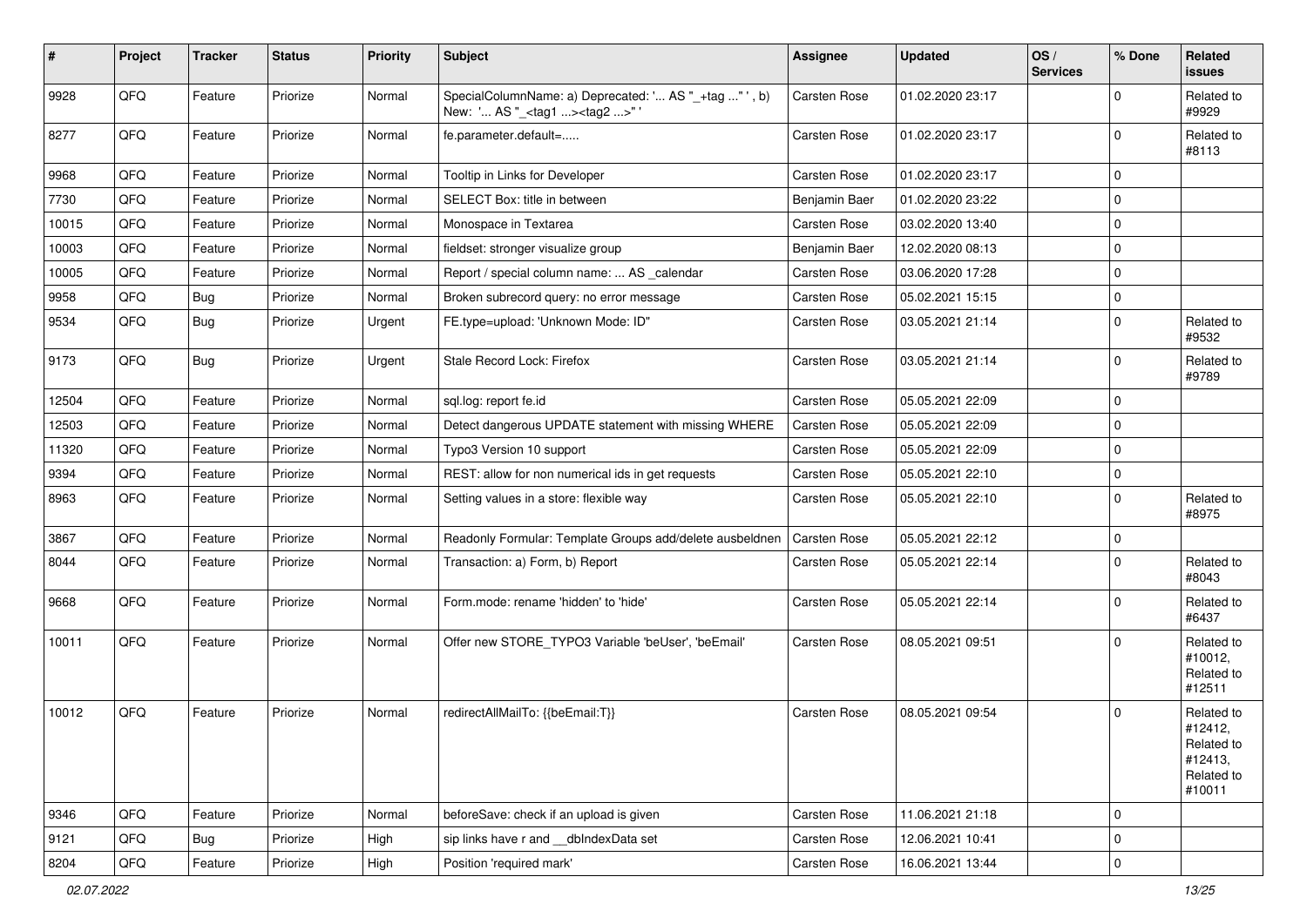| #     | Project | <b>Tracker</b> | <b>Status</b> | <b>Priority</b> | <b>Subject</b>                                                                                           | Assignee      | <b>Updated</b>   | OS/<br><b>Services</b> | % Done         | <b>Related</b><br><b>issues</b>                                         |
|-------|---------|----------------|---------------|-----------------|----------------------------------------------------------------------------------------------------------|---------------|------------------|------------------------|----------------|-------------------------------------------------------------------------|
| 12325 | QFQ     | Bug            | Priorize      | Normal          | MultiDB form.dbIndex not working for report syntax                                                       | Carsten Rose  | 07.09.2021 13:37 |                        | $\mathbf 0$    | Related to<br>#12145,<br>Related to<br>#12314                           |
| 8082  | QFQ     | Feature        | Priorize      | High            | Contact form without saving record                                                                       | Carsten Rose  | 07.12.2021 15:20 |                        | $\mathbf{0}$   | Related to<br>#8587,<br><b>Blocks</b><br>#11850                         |
| 9834  | QFQ     | Bug            | Priorize      | Normal          | Input elements with tag 'disabled' are missing on form-submit:<br>server option 'processReadOnly' broken | Carsten Rose  | 07.12.2021 16:43 |                        | $\overline{0}$ | Related to<br>#9691,<br>Related to<br>#5305, Has<br>duplicate<br>#12331 |
| 6116  | QFQ     | Bug            | Priorize      | High            | value of checkbox not saved                                                                              | Carsten Rose  | 07.12.2021 17:19 |                        | $\mathbf 0$    |                                                                         |
| 9135  | QFQ     | Feature        | Priorize      | Normal          | Progress Bar generic / replace old hourglass download popup                                              | Benjamin Baer | 03.01.2022 07:43 |                        | $\mathbf 0$    |                                                                         |
| 7965  | QFQ     | Feature        | Priorize      | Normal          | Input type 'text' with visual format - currency                                                          | Benjamin Baer | 03.01.2022 07:45 |                        | $\overline{0}$ |                                                                         |
| 4457  | QFQ     | Bug            | Priorize      | Normal          | typeahead: pressing return to select an item, saves the form<br>and closes the form.                     | Benjamin Baer | 03.01.2022 08:01 |                        | $\overline{0}$ | Related to<br>#4398                                                     |
| 6566  | QFQ     | <b>Bug</b>     | Priorize      | Normal          | Link Function 'delete': provided parameter missing on page<br>reload                                     | Benjamin Baer | 03.01.2022 08:08 |                        | $\overline{0}$ |                                                                         |
| 6870  | QFQ     | Feature        | Priorize      | Normal          | Click on '_link' triggers an API call                                                                    | Benjamin Baer | 03.01.2022 08:25 |                        | $\mathbf 0$    |                                                                         |
| 5366  | QFQ     | Feature        | Priorize      | Normal          | Saving with keyboard shortcuts                                                                           | Benjamin Baer | 21.03.2022 09:47 |                        | $\mathbf 0$    |                                                                         |
| 6224  | QFQ     | Feature        | Priorize      | Normal          | Dynamic update: fade in/out fields                                                                       | Benjamin Baer | 21.03.2022 09:50 |                        | $\mathbf 0$    |                                                                         |
| 5562  | QFQ     | Feature        | Priorize      | Normal          | Drag'n'Drop fuer Uploads                                                                                 | Benjamin Baer | 21.03.2022 09:52 |                        | $\overline{0}$ | Related to<br>#9706                                                     |
| 6801  | QFQ     | Feature        | Priorize      | Normal          | Fabric: Maximize / FullIscreen                                                                           | Benjamin Baer | 21.03.2022 09:56 |                        | $\mathbf 0$    |                                                                         |
| 6140  | QFQ     | <b>Bug</b>     | Priorize      | Normal          | QFQ DnD Sort: Locked fields                                                                              | Benjamin Baer | 21.03.2022 09:56 |                        | $\overline{0}$ |                                                                         |
| 10569 | QFQ     | Feature        | Priorize      | Normal          | link _blank more safe                                                                                    | Enis Nuredini | 25.03.2022 12:44 |                        | $\mathbf 0$    |                                                                         |
| 13900 | QFQ     | Feature        | Priorize      | Normal          | Selenium: Check das Cookie/PDF funktioniert                                                              | Enis Nuredini | 25.03.2022 12:45 |                        | $\overline{0}$ |                                                                         |
| 13943 | QFQ     | Bug            | Priorize      | Normal          | unable to find formgroup                                                                                 | Enis Nuredini | 28.05.2022 11:03 |                        | $\overline{0}$ |                                                                         |
| 12452 | QFQ     | Feature        | Priorize      | Normal          | BaseURL: alsways with '/' at the end                                                                     | Carsten Rose  | 19.06.2022 13:45 |                        | $\overline{0}$ | Related to<br>#10782                                                    |
| 14283 | QFQ     | Bug            | Priorize      | Normal          | HEIC / HEIF convert doesn't trigger                                                                      | Carsten Rose  | 19.06.2022 16:37 |                        | $\mathbf 0$    |                                                                         |
| 14371 | QFQ     | Feature        | Priorize      | Normal          | <b>LDAP via REPORT</b>                                                                                   | Carsten Rose  | 19.06.2022 16:37 |                        | $\mathbf 0$    |                                                                         |
| 14290 | QFQ     | Feature        | Priorize      | Normal          | FormEditor: Show Table Definition                                                                        | Carsten Rose  | 19.06.2022 16:37 |                        | $\overline{0}$ |                                                                         |
| 12463 | QFQ     | Bug            | ToDo          | High            | QFQ Function: 'function' and 'sql' on same level - output of sql   Carsten Rose<br>is shown two times.   |               | 15.12.2021 16:31 |                        | $\mathbf 0$    |                                                                         |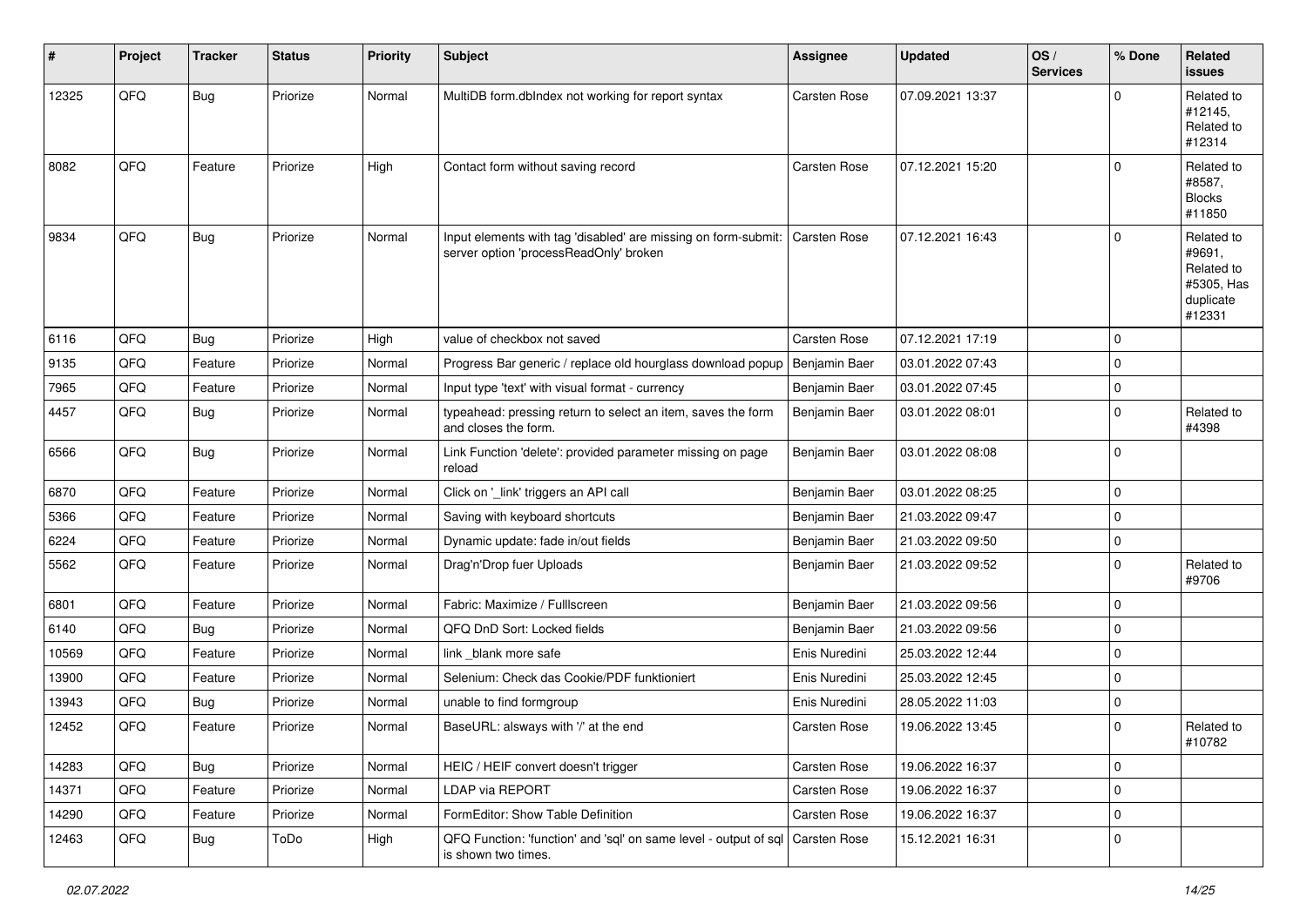| $\vert$ # | Project | <b>Tracker</b> | <b>Status</b> | <b>Priority</b> | <b>Subject</b>                                            | Assignee            | <b>Updated</b>   | OS/<br><b>Services</b> | % Done         | Related<br><b>issues</b>                                                                                                                                              |
|-----------|---------|----------------|---------------|-----------------|-----------------------------------------------------------|---------------------|------------------|------------------------|----------------|-----------------------------------------------------------------------------------------------------------------------------------------------------------------------|
| 12395     | QFQ     | <b>Bug</b>     | ToDo          | High            | QFQ Function: Result two times shown                      | Carsten Rose        | 18.02.2022 08:59 |                        | $\mathbf 0$    |                                                                                                                                                                       |
| 7602      | QFQ     | Feature        | ToDo          | High            | Multi Select: with checkboxes                             | Benjamin Baer       | 22.03.2022 09:07 |                        | $\pmb{0}$      |                                                                                                                                                                       |
| 13899     | QFQ     | Bug            | ToDo          | Normal          | Selenium: zum laufen bringen                              | Enis Nuredini       | 25.03.2022 10:24 |                        | $\mathbf 0$    |                                                                                                                                                                       |
| 14303     | QFQ     | <b>Bug</b>     | ToDo          | Normal          | datetime broken with picker                               | Enis Nuredini       | 17.06.2022 09:02 |                        | $\pmb{0}$      | Related to<br>#12630                                                                                                                                                  |
| 12262     | QFQ     | Feature        | ToDo          | Normal          | Form buttons on top: more customable                      | Enis Nuredini       | 17.06.2022 10:44 |                        | $\overline{0}$ | Related to<br>#13945, Has<br>duplicate<br>#4046, Has<br>duplicate<br>#10080                                                                                           |
| 14320     | QFQ     | Feature        | ToDo          | Normal          | Allow specific HTML Tags and Attributes: general, TinyMCE | Enis Nuredini       | 17.06.2022 10:44 |                        | $\mathbf 0$    | Related to<br>#12664,<br>Related to<br>#12039,<br>Related to<br>#11702,<br>Related to<br>#7239,<br>Related to<br>#3708,<br>Related to<br>#3646,<br>Related to<br>#880 |
| 6250      | QFQ     | Feature        | In Progress   | Normal          | Enhance layout: a) Subrecord, b) Subrecord-Title          | Carsten Rose        | 01.02.2020 23:22 |                        | $\mathbf 0$    | Related to<br>#5391                                                                                                                                                   |
| 10443     | QFQ     | Feature        | In Progress   | Normal          | Konzept_api / _live                                       | Carsten Rose        | 07.05.2020 09:39 |                        | $\mathbf 0$    |                                                                                                                                                                       |
| 11076     | QFQ     | Feature        | In Progress   | Normal          | SELECT  AS _websocket                                     | <b>Carsten Rose</b> | 30.08.2020 17:49 |                        | $\mathbf 0$    |                                                                                                                                                                       |
| 5695      | QFQ     | Feature        | In Progress   | Normal          | Multiform                                                 | Carsten Rose        | 02.01.2021 18:38 |                        | $\pmb{0}$      |                                                                                                                                                                       |
| 4194      | QFQ     | Feature        | In Progress   | Normal          | Bootstrap 4 ist jetzt offiziel                            |                     | 03.05.2021 20:47 |                        | $\mathbf 0$    | Related to<br>#10114                                                                                                                                                  |
| 12439     | QFQ     | Feature        | In Progress   | Normal          | TinyMCE Paste from Word & Character Count/Limit           | Carsten Rose        | 05.05.2021 22:15 |                        | $\mathbf 0$    |                                                                                                                                                                       |
| 10661     | QFQ     | Bug            | In Progress   | Normal          | Typo3 Warnungen                                           | Carsten Rose        | 07.09.2021 13:23 |                        | $\mathbf 0$    | Related to<br>#12440                                                                                                                                                  |
| 11980     | QFQ     | Feature        | In Progress   | Normal          | protected verzeichnis MUSS geschützt werden               | Carsten Rose        | 07.09.2021 13:30 |                        | $\mathbf{0}$   |                                                                                                                                                                       |
| 12508     | QFQ     | <b>Bug</b>     | In Progress   | High            | qfq Form: sendMail                                        | Karin Niffeler      | 19.03.2022 17:48 |                        | $\mathbf 0$    |                                                                                                                                                                       |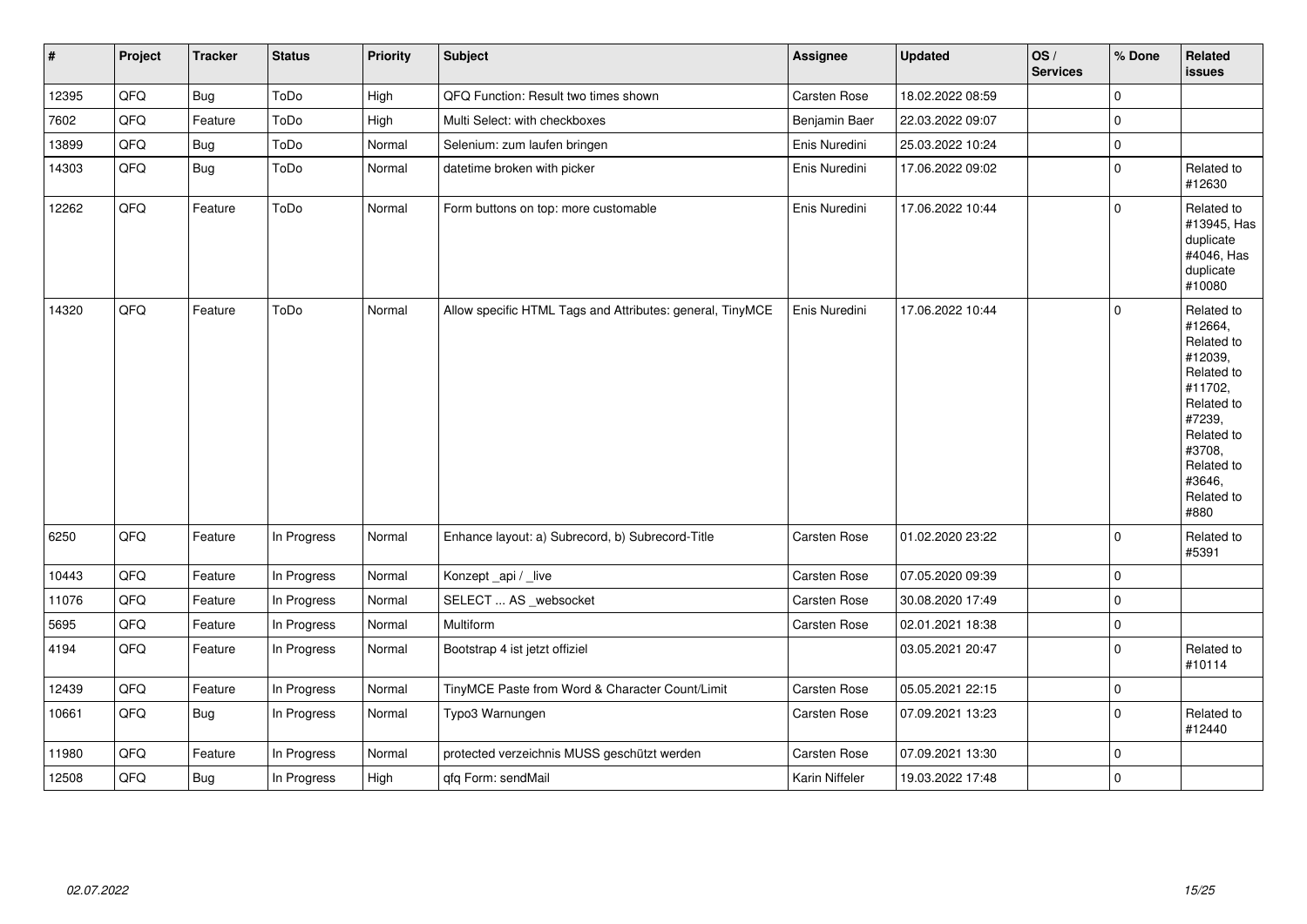| #     | Project | <b>Tracker</b> | <b>Status</b>              | <b>Priority</b> | <b>Subject</b>                                                                     | Assignee          | <b>Updated</b>   | OS/<br><b>Services</b> | % Done         | Related<br><b>issues</b>                                                                                                       |
|-------|---------|----------------|----------------------------|-----------------|------------------------------------------------------------------------------------|-------------------|------------------|------------------------|----------------|--------------------------------------------------------------------------------------------------------------------------------|
| 11517 | QFQ     | <b>Bug</b>     | In Progress                | Normal          | extraButtonInfo Broken for multiple FormElements                                   | Carsten Rose      | 12.05.2022 13:12 |                        | $\Omega$       | Related to<br>#7890,<br>Related to<br>#3811, Has<br>duplicate<br>#10905, Has<br>duplicate<br>#10553, Has<br>duplicate<br>#6779 |
| 14175 | QFQ     | <b>Bug</b>     | In Progress                | Normal          | Opening a form with no QFQ Session cookie fails                                    | Carsten Rose      | 03.06.2022 10:40 |                        | $\mathbf{0}$   |                                                                                                                                |
| 14323 | QFQ     | Bug            | In Progress                | Normal          | Report: render=both single - no impact                                             | Carsten Rose      | 19.06.2022 18:31 |                        | $\mathbf{0}$   |                                                                                                                                |
| 12630 | QFQ     | Feature        | In Progress                | Normal          | Input: date[time]: min / max values                                                | Enis Nuredini     | 20.06.2022 18:31 |                        | $\mathbf{0}$   | Related to<br>#10096,<br>Related to<br>#14302,<br>Related to<br>#14303                                                         |
| 13566 | QFQ     | Feature        | Ready to sync<br>(develop) | Normal          | Delete config-example.qfq.php file                                                 | Carsten Rose      | 23.12.2021 09:25 |                        | $\overline{0}$ |                                                                                                                                |
| 8316  | QFQ     | Bug            | Feedback                   | Normal          | Documentation/Behaviour for Nested Queries and<br>Record-Store confusing           | Nicola Chiapolini | 20.11.2019 09:14 |                        | $\overline{0}$ |                                                                                                                                |
| 9898  | QFQ     | <b>Bug</b>     | Feedback                   | Normal          | Formular trotz Timeout gespeichert                                                 | Benjamin Baer     | 01.02.2020 15:56 |                        | $\mathbf{0}$   |                                                                                                                                |
| 9535  | QFQ     | Bug            | Feedback                   | Normal          | Report:  AS '_vertical' - column to wide - vertical >> rot45,<br>rot <sub>90</sub> | Benjamin Baer     | 01.02.2020 15:56 |                        | $\overline{0}$ |                                                                                                                                |
| 10124 | QFQ     | Feature        | Feedback                   | Normal          | qfq AAI-Login                                                                      | Karin Niffeler    | 07.05.2020 09:36 |                        | $\overline{0}$ |                                                                                                                                |
| 11347 | QFQ     | <b>Bug</b>     | Feedback                   | Normal          | If Bedingungen funktionieren nicht korrekt                                         | Christoph Fuchs   | 21.03.2021 20:37 |                        | $\mathbf{0}$   |                                                                                                                                |
| 9548  | QFQ     | Feature        | Feedback                   | High            | FormElement: Pattern mismatch - optional report only on<br>focus lost              | Benjamin Baer     | 03.05.2021 21:14 |                        | $\Omega$       |                                                                                                                                |
| 5894  | QFQ     | Feature        | Feedback                   | Normal          | Typeahead in Report: show/hide rows dynamically                                    | Carsten Rose      | 18.02.2022 08:50 |                        | $\Omega$       | Related to<br>#5893,<br>Related to<br>#5885                                                                                    |
| 12546 | QFQ     | Bug            | Feedback                   | Normal          | Branch 'Development' - Unit Tests mit dirty workaround<br>angepasst                | Carsten Rose      | 19.03.2022 17:48 |                        | $\overline{0}$ |                                                                                                                                |
| 13767 | QFQ     | <b>Bug</b>     | Feedback                   | Normal          | date/time-picker: required shows up/down button orange                             | Enis Nuredini     | 16.05.2022 23:16 |                        | $\overline{0}$ |                                                                                                                                |
| 10782 | QFQ     | Feature        | Feedback                   | Normal          | Tiny MCE: Image Upload                                                             | Enis Nuredini     | 16.05.2022 23:16 |                        | $\mathbf 0$    | Related to<br>#12452                                                                                                           |
| 11630 | QFQ     | Bug            | Feedback                   | High            | Bitte check ob CALL() in 20.11.0 noch so funktioniert wie in<br>20.4.1             | Enis Nuredini     | 28.05.2022 13:45 |                        | $\mathbf{0}$   | Related to<br>#11325                                                                                                           |
| 9052  | QFQ     | Feature        | Feedback                   | High            | Report: CodeMirror with SQL Syntax Highlight in FE                                 | Enis Nuredini     | 08.06.2022 10:25 |                        | $\overline{0}$ |                                                                                                                                |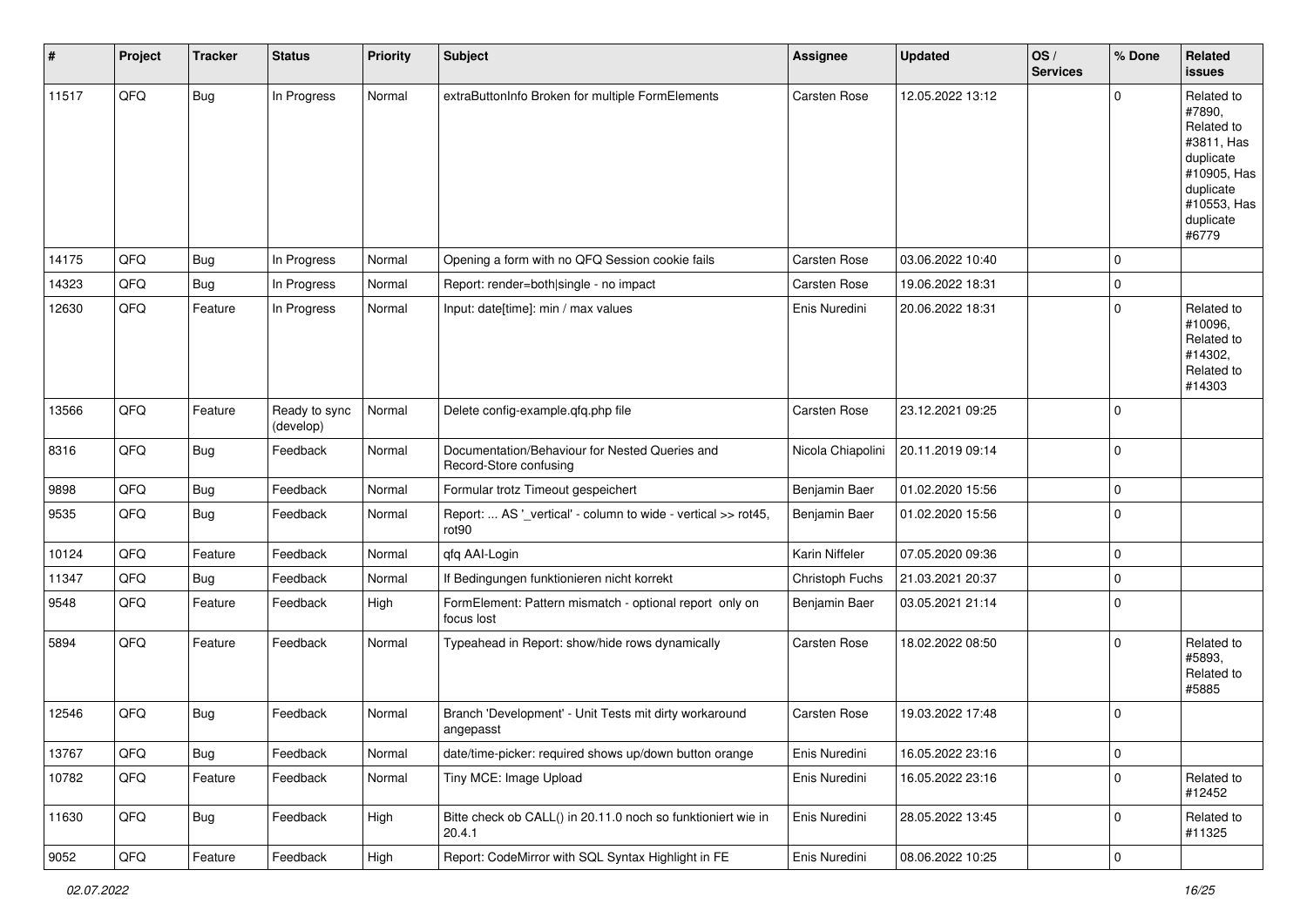| #    | Project | <b>Tracker</b> | <b>Status</b>     | <b>Priority</b> | <b>Subject</b>                                                                                 | <b>Assignee</b>     | <b>Updated</b>   | OS/<br><b>Services</b> | % Done         | Related<br><b>issues</b> |
|------|---------|----------------|-------------------|-----------------|------------------------------------------------------------------------------------------------|---------------------|------------------|------------------------|----------------|--------------------------|
| 9579 | QFQ     | Feature        | Some day<br>maybe | Normal          | Multiform with Process Row                                                                     | <b>Carsten Rose</b> | 11.12.2019 16:01 |                        | $\Omega$       |                          |
| 9704 | QFQ     | Feature        | Some day<br>maybe | Normal          | Thumbnails Generieren beim Splitten von PDF Files                                              | Carsten Rose        | 11.12.2019 16:01 |                        | $\Omega$       |                          |
| 8106 | QFQ     | Bug            | Some day<br>maybe | Normal          | Dynamic Update: Feld kann nicht auf empty zurückgesetzt<br>werden                              | <b>Carsten Rose</b> | 11.12.2019 16:01 |                        | $\overline{0}$ |                          |
| 8894 | QFQ     | Feature        | Some day<br>maybe | Normal          | Documentation Tags Usable in QFQ Application                                                   | <b>Carsten Rose</b> | 11.12.2019 16:01 |                        | $\Omega$       |                          |
| 8892 | QFQ     | Feature        | Some day<br>maybe | Normal          | Display and Edit SQL Comments in Form Editor                                                   | Carsten Rose        | 11.12.2019 16:01 |                        | $\overline{0}$ |                          |
| 9020 | QFQ     | Bug            | Some day<br>maybe | Normal          | radio mit buttonClass und dynamicUpdate lassen sich nicht<br>kombinieren                       |                     | 11.12.2019 16:01 |                        | $\mathbf{0}$   |                          |
| 6992 | QFQ     | Feature        | Some day<br>maybe | Normal          | DB exception: Syntax Highlight                                                                 |                     | 11.12.2019 16:01 |                        | $\Omega$       | Related to<br>#5450      |
| 7108 | QFQ     | Feature        | Some day<br>maybe | Normal          | QFQ Wrap Elements                                                                              |                     | 11.12.2019 16:01 |                        | $\Omega$       |                          |
| 7107 | QFQ     | Feature        | Some day<br>maybe | Normal          | Showcase Registration Tool: Anmeldung / Administration :<br>Liste Anmeldungen / Emaileinaldung | Carsten Rose        | 11.12.2019 16:01 |                        | $\Omega$       |                          |
| 7106 | QFQ     | Feature        | Some day<br>maybe | Normal          | Beispiel Nummerierung von Rows in Report                                                       |                     | 11.12.2019 16:01 |                        | $\mathbf 0$    |                          |
| 7105 | QFQ     | Feature        | Some day<br>maybe | Normal          | Beispiel wie man in einer zweiten Tabelle speichert.                                           |                     | 11.12.2019 16:01 |                        | $\Omega$       |                          |
| 7104 | QFQ     | Feature        | Some day<br>maybe | Normal          | Manual: hint about escaping if '\r' appears in mail body                                       |                     | 11.12.2019 16:01 |                        | $\Omega$       |                          |
| 7336 | QFQ     | Feature        | Some day<br>maybe | Normal          | PDF Upload: disallow PDFs with specific Meta information                                       | <b>Carsten Rose</b> | 11.12.2019 16:01 |                        | $\Omega$       |                          |
| 5783 | QFQ     | Feature        | Some day<br>maybe | Normal          | <b>BPMN View/Edit</b>                                                                          |                     | 11.12.2019 16:02 |                        | $\Omega$       |                          |
| 6083 | QFQ     | Feature        | Some day<br>maybe | Normal          | Dynamic Update: Value Check via SQL                                                            |                     | 11.12.2019 16:02 |                        | $\Omega$       |                          |
| 6299 | QFQ     | Feature        | Some day<br>maybe | Normal          | Attack detection: log table with invalid SIP access                                            |                     | 11.12.2019 16:02 |                        | $\Omega$       | Related to<br>#3947      |
| 6288 | QFQ     | Feature        | Some day<br>maybe | Normal          | Best Practice: Erklaeren wie man ein Formular ganz in 'weiss'<br>erstellen kann                |                     | 11.12.2019 16:02 |                        | $\Omega$       |                          |
| 6515 | QFQ     | Feature        | Some day<br>maybe | Normal          | Formular: Felder dynamisch ein/ausblenden                                                      |                     | 11.12.2019 16:02 |                        | $\Omega$       |                          |
| 6715 | QFQ     | Feature        | Some day<br>maybe | Normal          | Code-Refactoring: dbArray vereinheitlichen                                                     | Carsten Rose        | 11.12.2019 16:02 |                        | $\Omega$       |                          |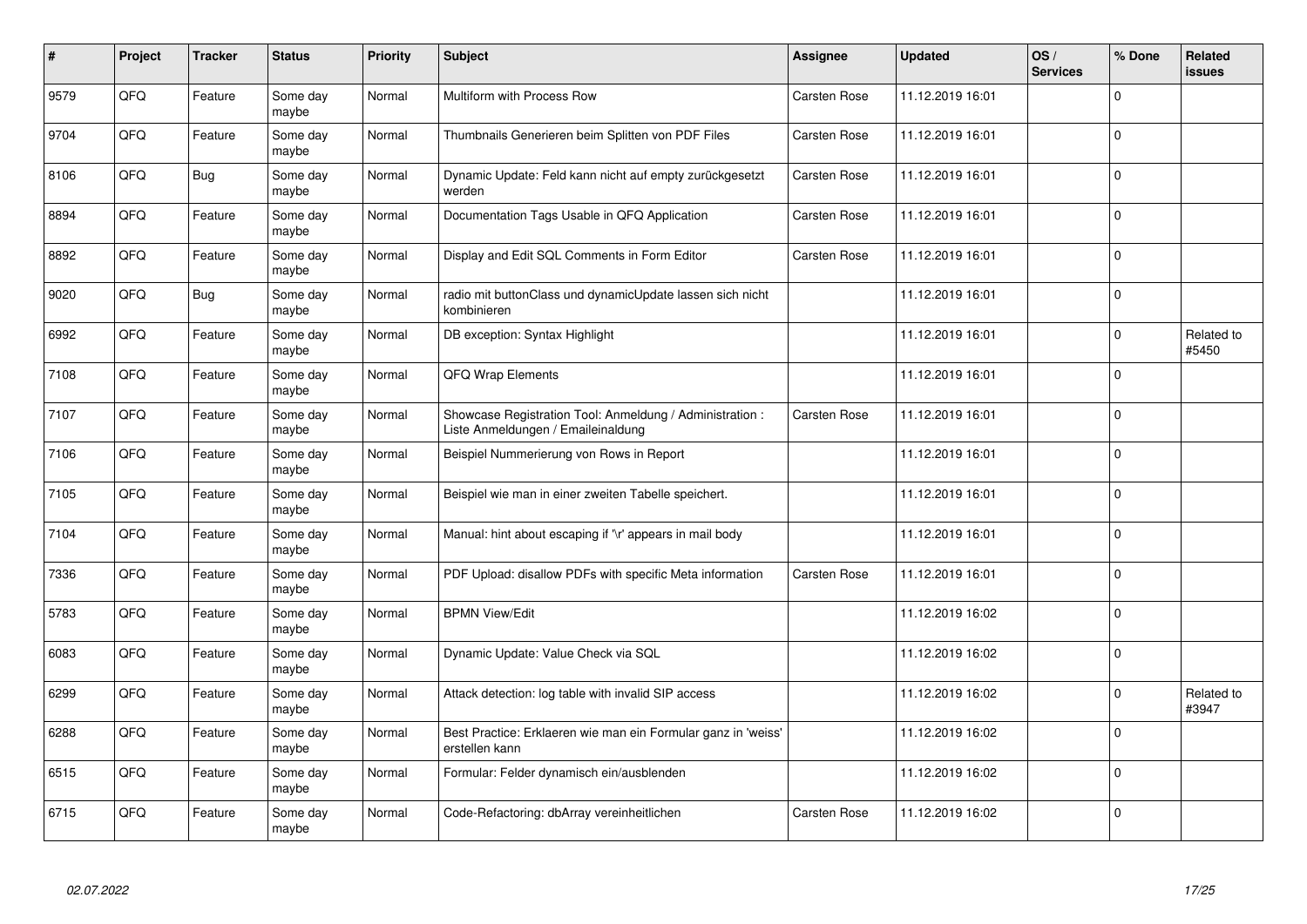| #    | Project | <b>Tracker</b> | <b>Status</b>     | <b>Priority</b> | <b>Subject</b>                                                                                                                | <b>Assignee</b>     | <b>Updated</b>   | OS/<br><b>Services</b> | % Done         | Related<br>issues                           |
|------|---------|----------------|-------------------|-----------------|-------------------------------------------------------------------------------------------------------------------------------|---------------------|------------------|------------------------|----------------|---------------------------------------------|
| 4349 | QFQ     | Feature        | Some day<br>maybe | Normal          | link download: downloaded external URL to<br>deliver/concatenate - check mimetipe and handle it correctly                     | <b>Carsten Rose</b> | 11.12.2019 16:02 |                        | $\Omega$       |                                             |
| 4442 | QFQ     | Feature        | Some day<br>maybe | Normal          | Special Column Name: _link - new symbol G (Glyph) to<br>choose any available symbol                                           |                     | 11.12.2019 16:02 |                        | $\Omega$       |                                             |
| 4441 | QFQ     | Bug            | Some day<br>maybe | Normal          | \$ SERVER Vars sollten nur aus dem Store genommen<br>werden - Code entsprechend anpassen.                                     |                     | 11.12.2019 16:02 |                        | $\Omega$       |                                             |
| 4440 | QFQ     | Feature        | Some day<br>maybe | Normal          | Manual.rst: explain how to. expand PHP Session to 4h                                                                          |                     | 11.12.2019 16:02 |                        | $\mathbf 0$    |                                             |
| 4420 | QFQ     | Feature        | Some day<br>maybe | Normal          | Client: Local Storage - store the changes of a form, local in<br>the browser.                                                 | Benjamin Baer       | 11.12.2019 16:02 |                        | $\Omega$       |                                             |
| 4444 | QFQ     | Feature        | Some day<br>maybe | Normal          | FE.type=upload: detect mime type                                                                                              |                     | 11.12.2019 16:02 |                        | $\Omega$       | Related to<br>#4303                         |
| 4839 | QFQ     | Feature        | Some day<br>maybe | Normal          | qfq-handle in <head> Abschnitt</head>                                                                                         | Carsten Rose        | 11.12.2019 16:02 |                        | $\Omega$       |                                             |
| 4974 | QFQ     | Feature        | Some day<br>maybe | Normal          | Long polling - inform all listening clients of changes                                                                        |                     | 11.12.2019 16:02 |                        | $\overline{0}$ |                                             |
| 4956 | QFQ     | Feature        | Some day<br>maybe | Normal          | Sendmail: Benutzerdefinierte Headers                                                                                          | Carsten Rose        | 11.12.2019 16:02 |                        | 0              |                                             |
| 5160 | QFQ     | Feature        | Some day<br>maybe | Normal          | QFQ collaborative / together.js, ShareJS, y-js, collaborative,                                                                |                     | 11.12.2019 16:02 |                        | $\Omega$       |                                             |
| 5129 | QFQ     | Feature        | Some day<br>maybe | Normal          | Reports: SQL fuer x Achse und y Achse                                                                                         |                     | 11.12.2019 16:02 |                        | $\Omega$       |                                             |
| 3291 | QFQ     | Feature        | Some day<br>maybe | Normal          | AutoCron websiteToken                                                                                                         | <b>Carsten Rose</b> | 11.12.2019 16:02 |                        | $\Omega$       | Related to<br>#4250                         |
| 3285 | QFQ     | Feature        | Some day<br>maybe | Normal          | Zeichenlimit pro Feld: textarea / editor                                                                                      | <b>Carsten Rose</b> | 11.12.2019 16:02 |                        | $\Omega$       |                                             |
| 3273 | QFQ     | Feature        | Some day<br>maybe | Low             | Dirty Flag in Form                                                                                                            | Carsten Rose        | 11.12.2019 16:02 |                        | $\Omega$       |                                             |
| 3385 | QFQ     | Feature        | Some day<br>maybe | Normal          | templateGroup: insert/update/delete non primary records                                                                       | Carsten Rose        | 11.12.2019 16:02 |                        | $\mathbf 0$    |                                             |
| 3350 | QFQ     | Feature        | Some day<br>maybe | Normal          | FormEditor: Hilfetext hinter 'checktype'                                                                                      | Carsten Rose        | 11.12.2019 16:02 |                        | $\overline{0}$ |                                             |
| 3349 | QFQ     | Bug            | Some day<br>maybe | Normal          | config.qfq.ini: a) vertraegt keine '=' im Value (z.B. Passwort),<br>b) Values sollten in ticks einschliessbar sein (spaces, ) | <b>Carsten Rose</b> | 11.12.2019 16:02 |                        | 0              |                                             |
| 3332 | QFQ     | Feature        | Some day<br>maybe | Normal          | Uploads: Thumbnails, Details zum hochgeladenen File                                                                           | Carsten Rose        | 11.12.2019 16:02 |                        | $\Omega$       | Related to<br>#3264,<br>Related to<br>#5333 |
| 3331 | QFQ     | Feature        | Some day<br>maybe | Normal          | Default Tooltip fuer _page? Links: mit Form und Record ID                                                                     | <b>Carsten Rose</b> | 11.12.2019 16:02 |                        | $\overline{0}$ |                                             |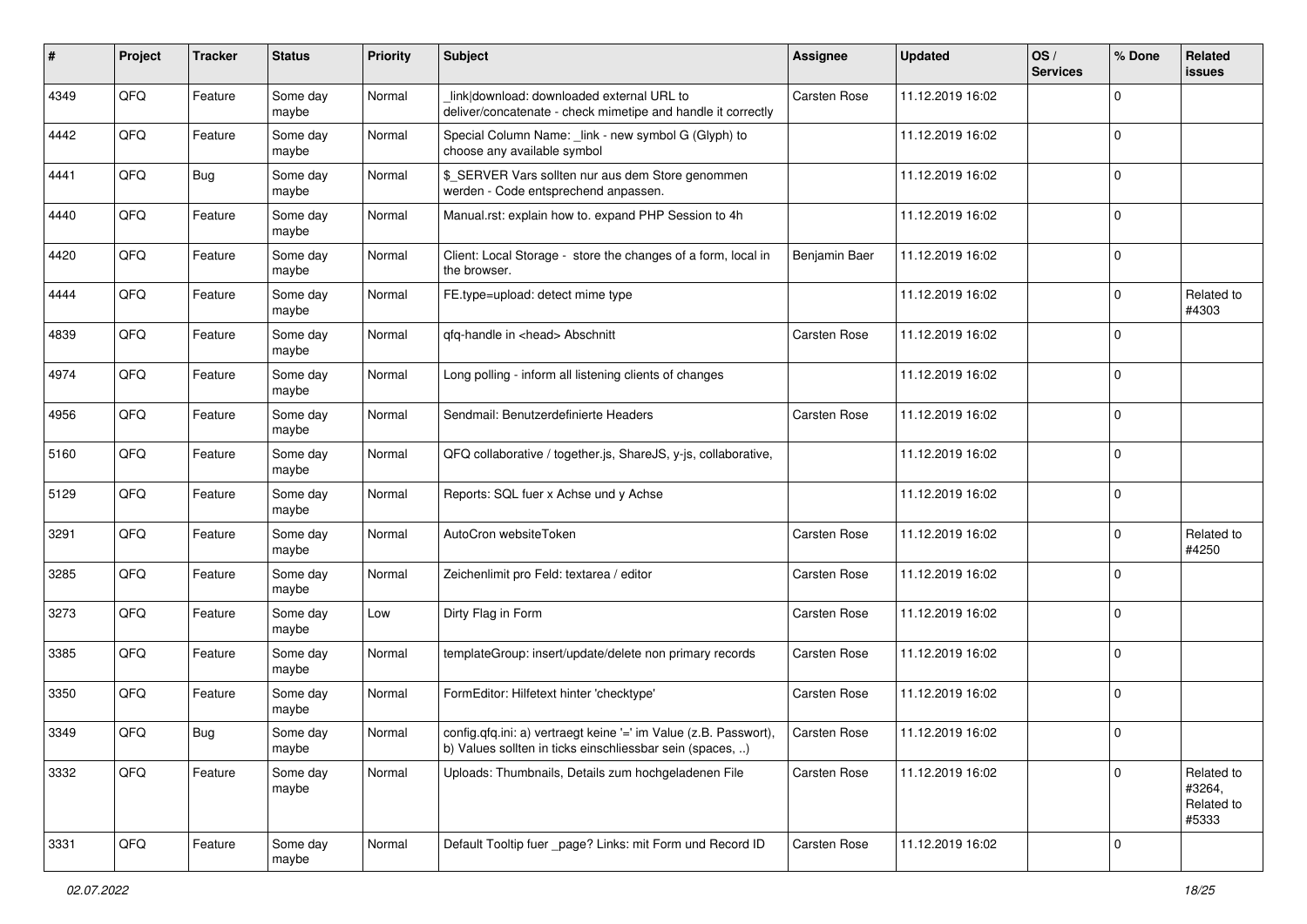| #    | Project | <b>Tracker</b> | <b>Status</b>     | <b>Priority</b> | Subject                                                                                                                                                  | <b>Assignee</b>     | <b>Updated</b>   | OS/<br><b>Services</b> | % Done         | Related<br>issues    |
|------|---------|----------------|-------------------|-----------------|----------------------------------------------------------------------------------------------------------------------------------------------------------|---------------------|------------------|------------------------|----------------|----------------------|
| 3495 | QFQ     | Feature        | Some day<br>maybe | Normal          | Predifined Parameter werden nicht in '+' (add new record)<br>SIP gerendert.                                                                              |                     | 11.12.2019 16:02 |                        | $\Omega$       |                      |
| 3458 | QFQ     | Feature        | Some day<br>maybe | Normal          | Display 'Edit Form Element'-Checkbox on form: should<br>depend on FE Group                                                                               | <b>Carsten Rose</b> | 11.12.2019 16:02 |                        | $\Omega$       | Related to<br>#3447  |
| 3457 | QFQ     | Feature        | Some day<br>maybe | Normal          | LDAP: concat multi values to one single entry                                                                                                            | <b>Carsten Rose</b> | 11.12.2019 16:02 |                        | $\Omega$       |                      |
| 3415 | QFQ     | Feature        | Some day<br>maybe | Normal          | FE Login Box Templatefile                                                                                                                                | Benjamin Baer       | 11.12.2019 16:02 |                        | $\mathbf 0$    |                      |
| 3567 | QFQ     | Feature        | Some day<br>maybe | Low             | 'Save', 'Close', 'New' als FormElement                                                                                                                   |                     | 11.12.2019 16:02 |                        | $\mathbf 0$    |                      |
| 3537 | QFQ     | Feature        | Some day<br>maybe | Low             | SHOW COLUMNS FROM tableName - Extend '{{!'<br>definition                                                                                                 | <b>Carsten Rose</b> | 11.12.2019 16:02 |                        | $\Omega$       |                      |
| 3617 | QFQ     | Feature        | Some day<br>maybe | Normal          | Load javascripts at bottom                                                                                                                               |                     | 11.12.2019 16:02 |                        | $\Omega$       |                      |
| 3588 | QFQ     | Bug            | Some day<br>maybe | Normal          | templateGroup: versteckte Elemente werden weiterhin<br>gespeichert.                                                                                      | Carsten Rose        | 11.12.2019 16:02 |                        | $\Omega$       |                      |
| 3708 | QFQ     | Feature        | Some day<br>maybe | Normal          | Form: input - 'specialchars', 'none'  gewisse tags erlauben,<br>andere verbieten                                                                         | <b>Carsten Rose</b> | 11.12.2019 16:02 |                        | $\Omega$       | Related to<br>#14320 |
| 3692 | QFQ     | Feature        | Some day<br>maybe | Normal          | QFQ Webseite                                                                                                                                             | Benjamin Baer       | 11.12.2019 16:02 |                        | $\Omega$       | Related to<br>#5033  |
| 3682 | QFQ     | Bug            | Some day<br>maybe | Normal          | Dynamic update: Radio buttons                                                                                                                            | Carsten Rose        | 11.12.2019 16:02 |                        | 0              |                      |
| 3677 | QFQ     | Feature        | Some day<br>maybe | Normal          | wkhtmltopdf: FE User access prohibited, if client IP changes -<br>\$TYPO3_CONF_VARS[FE][lockIP]                                                          | <b>Carsten Rose</b> | 11.12.2019 16:02 |                        | $\Omega$       |                      |
| 3666 | QFQ     | Feature        | Some day<br>maybe | Normal          | a) Performance Messung: mysql_real_escape_string() im<br>Vergleich zu str_replace(), b) doppeltes Aufrufen von<br>mysql_real_escape_string()             | <b>Carsten Rose</b> | 11.12.2019 16:02 |                        | $\overline{0}$ |                      |
| 3646 | QFQ     | Feature        | Some day<br>maybe | Normal          | Moeglichkeit HTML Tags in Reports auszugeben (zu<br>enkodieren: htmlspecialchars)                                                                        |                     | 11.12.2019 16:02 |                        | $\Omega$       | Related to<br>#14320 |
| 3811 | QFQ     | <b>Bug</b>     | Some day<br>maybe | Normal          | Dynamic Update: extraButtonInfo - Text aktualisieren                                                                                                     | <b>Carsten Rose</b> | 11.12.2019 16:03 |                        | $\Omega$       | Related to<br>#11517 |
| 3750 | QFQ     | Bug            | Some day<br>maybe | Normal          | FE in a row: if one violates check, all are red                                                                                                          | <b>Carsten Rose</b> | 11.12.2019 16:03 |                        | $\mathbf 0$    |                      |
| 3879 | QFQ     | Feature        | Some day<br>maybe | Normal          | Form 'FormElement': Beim Feld 'name' rechts in der Notiz<br>einen Link einblenden - a) aktuelle Definition anzeigen, b)<br>Spalte in der Tabelle anlegen |                     | 11.12.2019 16:03 |                        | l 0            |                      |
| 3878 | QFQ     | Feature        | Some day<br>maybe | Normal          | Form 'FormElement': Spalte 'name' typeAhead mit<br>Spaltennamen der Primarytable.                                                                        |                     | 11.12.2019 16:03 |                        | $\overline{0}$ |                      |
| 3877 | QFQ     | Feature        | Some day<br>maybe | Normal          | FormEditor: die Felder die aktuell nicht gebraucht werden nur<br>auf readonly/disabled setzen (nicht ausblenden > das irritiert.                         | Carsten Rose        | 11.12.2019 16:03 |                        | $\overline{0}$ |                      |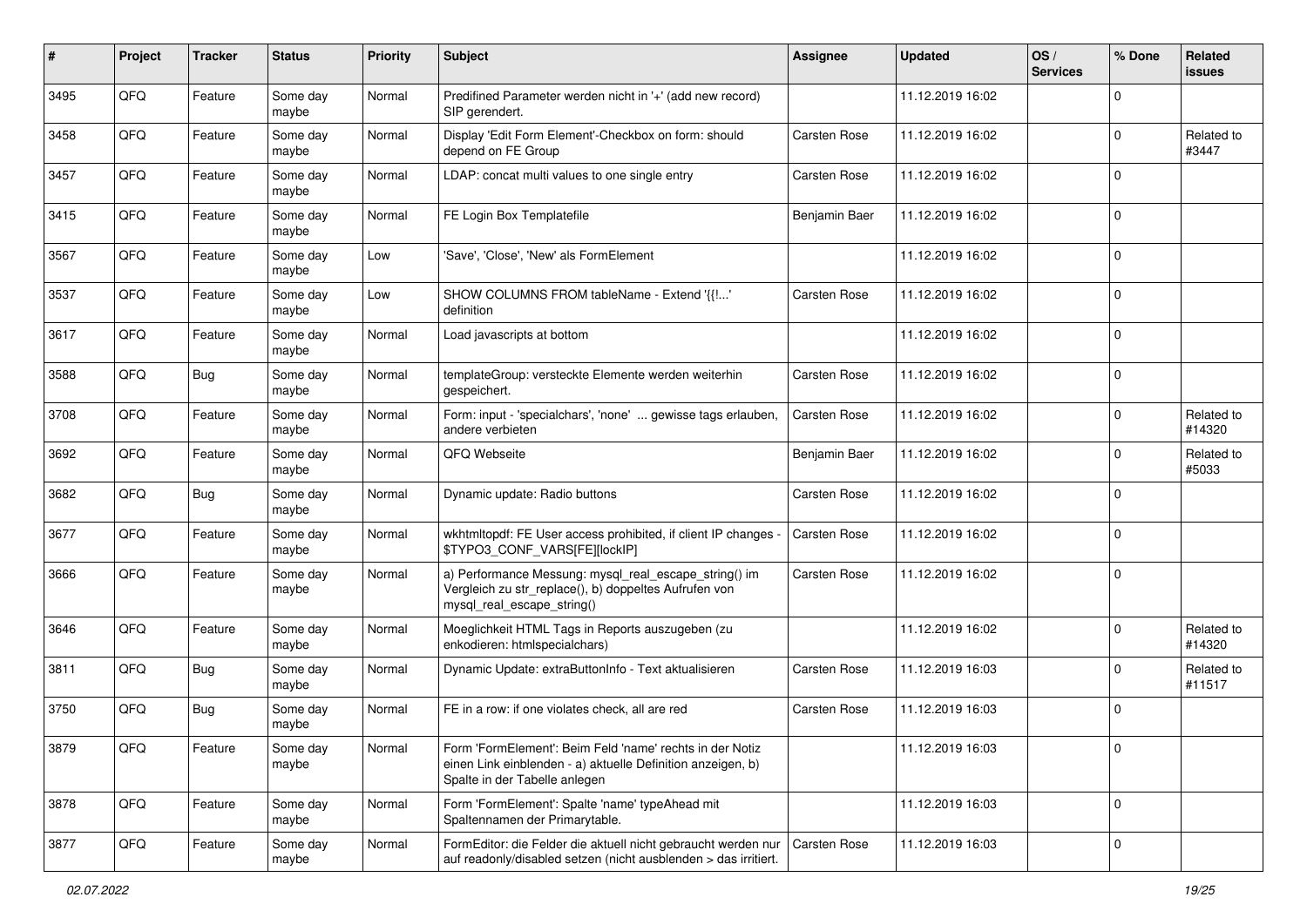| #    | Project | <b>Tracker</b> | <b>Status</b>     | <b>Priority</b> | <b>Subject</b>                                                                                                       | Assignee            | <b>Updated</b>   | OS/<br><b>Services</b> | % Done         | Related<br><b>issues</b>                    |
|------|---------|----------------|-------------------|-----------------|----------------------------------------------------------------------------------------------------------------------|---------------------|------------------|------------------------|----------------|---------------------------------------------|
| 3941 | QFQ     | Feature        | Some day<br>maybe | Normal          | sqlAfter: es sollten mehrere moeglich sein                                                                           | Carsten Rose        | 11.12.2019 16:03 |                        | $\Omega$       | Related to<br>#3942                         |
| 3905 | QFQ     | Feature        | Some day<br>maybe | Normal          | Documentation: Best Practice anhand eines Online<br>Bewerbungstools                                                  | Carsten Rose        | 11.12.2019 16:03 |                        | $\overline{0}$ |                                             |
| 3900 | QFQ     | Feature        | Some day<br>maybe | Normal          | Extend documentation of 'Copy / Paste'                                                                               | Carsten Rose        | 11.12.2019 16:03 |                        | $\Omega$       | Related to<br>#3899                         |
| 3895 | QFQ     | <b>Bug</b>     | Some day<br>maybe | Normal          | typeahead pedantic: on lehrkredit Idap webpass - if only one<br>person is in dropdown, such person can't be selected | Carsten Rose        | 11.12.2019 16:03 |                        | $\mathbf 0$    |                                             |
| 3882 | QFQ     | <b>Bug</b>     | Some day<br>maybe | Normal          | templateGroup: disable 'add' if limit is reached - funktioniert<br>nicht wenn bereits records existierten            | Carsten Rose        | 11.12.2019 16:03 |                        | $\mathbf 0$    |                                             |
| 4008 | QFQ     | <b>Bug</b>     | Some day<br>maybe | Normal          | FormElemen.type=sendmail: wrong 'TO' if 'real<br>name <rea@mail.to>' is used</rea@mail.to>                           | Carsten Rose        | 11.12.2019 16:03 |                        | $\Omega$       |                                             |
| 3991 | QFQ     | Feature        | Some day<br>maybe | Normal          | report: Columnname '_skipWrap' skips 'fbeg', 'fend'                                                                  | Carsten Rose        | 11.12.2019 16:03 |                        | $\Omega$       |                                             |
| 3947 | QFQ     | Feature        | Some day<br>maybe | Normal          | Attack detectect: logout current user                                                                                | Carsten Rose        | 11.12.2019 16:03 |                        | $\Omega$       | Related to<br>#5458,<br>Related to<br>#6299 |
| 3942 | QFQ     | Feature        | Some day<br>maybe | Normal          | Action Elemente: neu generierte IDs via FE weitergeben                                                               | Carsten Rose        | 11.12.2019 16:03 |                        | $\Omega$       | Related to<br>#3941                         |
| 4027 | QFQ     | Feature        | Some day<br>maybe | Normal          | Missing: orange 'check' / 'bullet'                                                                                   |                     | 11.12.2019 16:03 |                        | $\mathbf 0$    |                                             |
| 4026 | QFQ     | Feature        | Some day<br>maybe | Normal          | sqlLog.sql: log number of FE.id                                                                                      | Carsten Rose        | 11.12.2019 16:03 |                        | $\mathbf 0$    | Related to<br>#5458                         |
| 4197 | QFQ     | Feature        | Some day<br>maybe | Normal          | Unit Test fuer JSON Stream von QuickFormQuery.php ><br>doForm()                                                      | Carsten Rose        | 11.12.2019 16:03 |                        | $\Omega$       |                                             |
| 4138 | QFQ     | Bug            | Some day<br>maybe | Normal          | style fehlt                                                                                                          |                     | 11.12.2019 16:03 |                        | $\Omega$       |                                             |
| 4122 | QFQ     | Bug            | Some day<br>maybe | Normal          | file: Render Mode hat keinen Effekt                                                                                  |                     | 11.12.2019 16:03 |                        | $\Omega$       |                                             |
| 4293 | QFQ     | Bug            | Some day<br>maybe | Normal          | Download broken if token 'd:' is missing - but no error<br>message                                                   | <b>Carsten Rose</b> | 11.12.2019 16:03 |                        | $\mathbf 0$    | Related to<br>#7514                         |
| 4259 | QFQ     | Feature        | Some day<br>maybe | Normal          | Instant trigger a cron job                                                                                           | Carsten Rose        | 11.12.2019 16:03 |                        | $\Omega$       |                                             |
| 1510 | QFQ     | Feature        | Some day<br>maybe | Normal          | jquery von google laden, falls das nicht geht lokal                                                                  |                     | 11.12.2019 16:03 |                        | $\overline{0}$ |                                             |
| 1253 | QFQ     | Feature        | Some day<br>maybe | Normal          | QF: Colorpicker                                                                                                      |                     | 11.12.2019 16:03 |                        | $\overline{0}$ |                                             |
| 1251 | QFQ     | Feature        | Some day<br>maybe | Normal          | QF: Combo                                                                                                            |                     | 11.12.2019 16:03 |                        | $\overline{0}$ |                                             |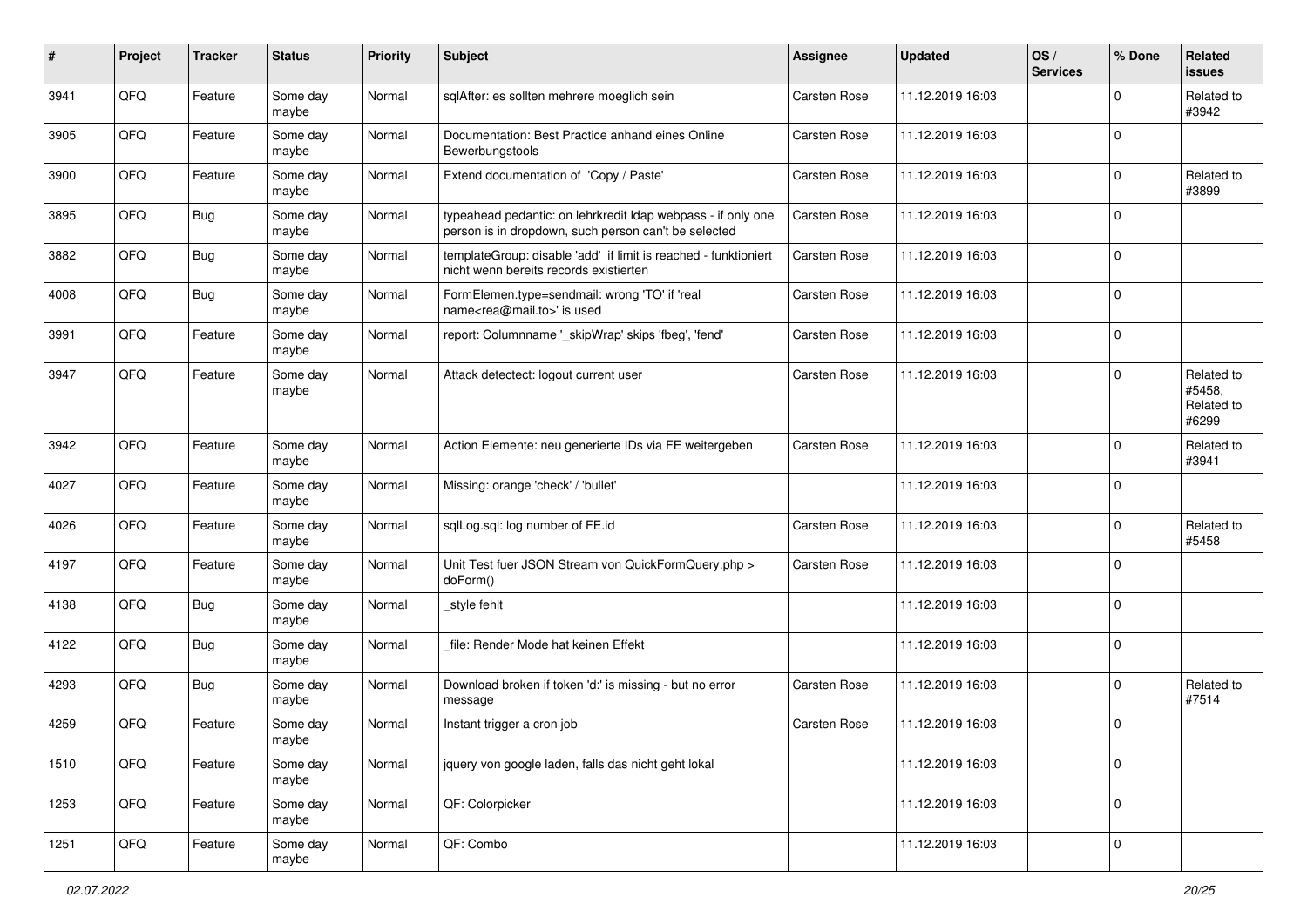| $\#$ | Project | <b>Tracker</b> | <b>Status</b>     | <b>Priority</b> | <b>Subject</b>                                                                                                       | Assignee            | <b>Updated</b>   | OS/<br><b>Services</b> | % Done       | <b>Related</b><br><b>issues</b> |
|------|---------|----------------|-------------------|-----------------|----------------------------------------------------------------------------------------------------------------------|---------------------|------------------|------------------------|--------------|---------------------------------|
| 1946 | QFQ     | Feature        | Some day<br>maybe | Normal          | Kontrolle ob der ReadOnly Modus bei den<br>Formularelementen korrekt implementiert ist                               | Carsten Rose        | 11.12.2019 16:03 |                        | $\mathbf{0}$ |                                 |
| 1635 | QFQ     | Feature        | Some day<br>maybe | Normal          | QFQ Extension content record: weitere Optionen einblenden.                                                           | Carsten Rose        | 11.12.2019 16:03 |                        | $\mathbf{0}$ |                                 |
| 2084 | QFQ     | Feature        | Some day<br>maybe | Normal          | Mailto mit encryption: Subrecord                                                                                     | Carsten Rose        | 11.12.2019 16:03 |                        | $\Omega$     | Related to<br>#2082             |
| 2063 | QFQ     | Bug            | Some day<br>maybe | Normal          | Pills auf 'inaktiv' setzen falls keine Element auf dem Pill<br>sichtbar sind.                                        | Benjamin Baer       | 11.12.2019 16:03 |                        | $\Omega$     | Related to<br>#3752             |
| 2995 | QFQ     | Feature        | Some day<br>maybe | Normal          | Dropdown JQuery Plugin: 'chosen' - Moeglichkeit um Select<br>Listen mehr Funktion zu geben. Kein Bootstrap noetig.   | <b>Carsten Rose</b> | 11.12.2019 16:03 |                        | $\Omega$     |                                 |
| 2950 | QFQ     | Feature        | Some day<br>maybe | Normal          | Inhalt QFQ Records als File                                                                                          |                     | 11.12.2019 16:03 |                        | $\Omega$     |                                 |
| 3216 | QFQ     | Feature        | Some day<br>maybe | Normal          | dynamic update für checkbox label2                                                                                   | <b>Carsten Rose</b> | 11.12.2019 16:03 |                        | $\mathbf{0}$ | Related to<br>#2081             |
| 3130 | QFQ     | Bug            | Some day<br>maybe | Normal          | Debug Info's nicht korrekt nach 'New > Save'.                                                                        | <b>Carsten Rose</b> | 11.12.2019 16:03 |                        | $\Omega$     | Related to<br>#3253             |
| 3267 | QFQ     | Feature        | Some day<br>maybe | Normal          | 2 Forms auf einer Seite: real + Read only                                                                            | Carsten Rose        | 11.12.2019 16:03 |                        | $\Omega$     |                                 |
| 9024 | QFQ     | Bug            | Some day<br>maybe | Normal          | QFQ Einarbeitung                                                                                                     |                     | 01.02.2020 15:56 |                        | $\Omega$     |                                 |
| 2643 | QFQ     | Bug            | Some day<br>maybe | Normal          | Zend / PHP Webinars anschauen                                                                                        | Carsten Rose        | 01.02.2020 15:56 |                        | $\Omega$     |                                 |
| 4583 | QFQ     | <b>Bug</b>     | Some day<br>maybe | Normal          | Dynamic Update bei TypeAhead Feldern                                                                                 | Carsten Rose        | 01.02.2020 23:19 |                        | $\Omega$     |                                 |
| 4528 | QFQ     | Bug            | Some day<br>maybe | Normal          | extraButtonLock mit SQLAhead Bug                                                                                     | <b>Carsten Rose</b> | 01.02.2020 23:19 |                        | $\Omega$     |                                 |
| 4092 | QFQ     | Bug            | Some day<br>maybe | Normal          | 1) Logging verbessern wann welches FE warum ausgefuehrt<br>wird, 2) Documentation: Best Practice Template Group      | <b>Carsten Rose</b> | 01.02.2020 23:19 |                        | $\mathbf 0$  | Related to<br>#3504             |
| 5389 | QFQ     | Feature        | Some day<br>maybe | Normal          | QFQ Design: Multline label / note                                                                                    | Benjamin Baer       | 01.02.2020 23:19 |                        | $\Omega$     |                                 |
| 5132 | QFQ     | Feature        | Some day<br>maybe | Normal          | Error Message sendmail missing attachment: more details                                                              | <b>Carsten Rose</b> | 01.02.2020 23:19 |                        | $\Omega$     |                                 |
| 5021 | QFQ     | Bug            | Some day<br>maybe | Normal          | FE.typ=extra - during save displays error 'datum2' already<br>filled in STORE SIP - the value is stored nevertheless | <b>Carsten Rose</b> | 01.02.2020 23:19 |                        | $\Omega$     | Related to<br>#3875             |
| 4872 | QFQ     | Feature        | Some day<br>maybe | Normal          | Fields of Typo3 page available in STORE_TYPO3                                                                        | <b>Carsten Rose</b> | 01.02.2020 23:19 |                        | $\Omega$     |                                 |
| 4869 | QFQ     | Feature        | Some day<br>maybe | Normal          | Dynamic Update (show, hide, readonly?, required?) for<br><b>Template Group Elements</b>                              | Carsten Rose        | 01.02.2020 23:19 |                        | $\Omega$     | Related to<br>#4865             |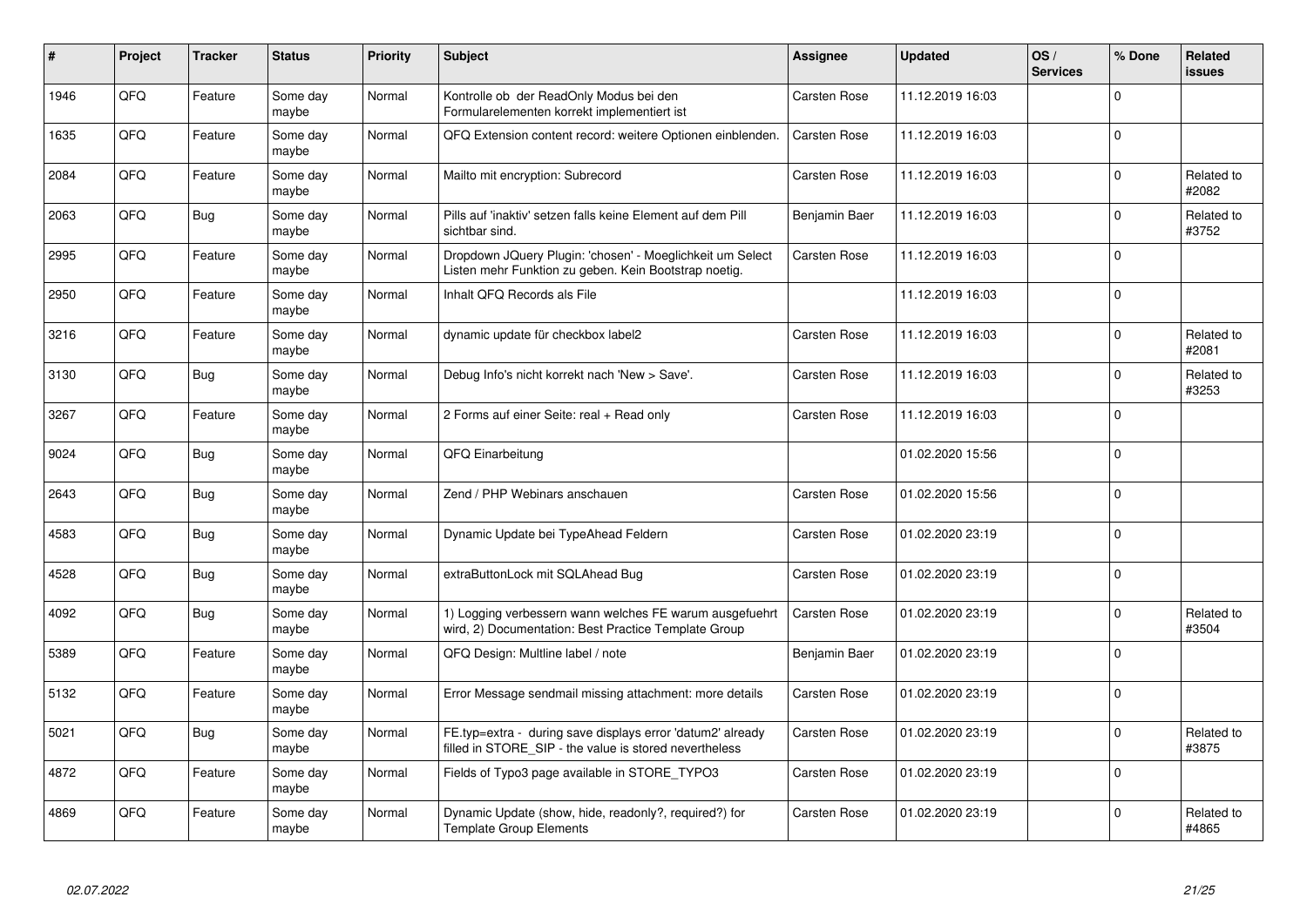| #    | Project | <b>Tracker</b> | <b>Status</b>     | <b>Priority</b> | <b>Subject</b>                                                                   | <b>Assignee</b>     | <b>Updated</b>   | OS/<br><b>Services</b> | % Done       | Related<br><b>issues</b> |
|------|---------|----------------|-------------------|-----------------|----------------------------------------------------------------------------------|---------------------|------------------|------------------------|--------------|--------------------------|
| 4606 | QFQ     | Feature        | Some day<br>maybe | Normal          | link: qualifier to render bootstrap button                                       | Carsten Rose        | 01.02.2020 23:19 |                        | $\Omega$     |                          |
| 5877 | QFQ     | Bug            | Some day<br>maybe | Normal          | FE.type=note:bsColumn strange behaviour                                          |                     | 01.02.2020 23:19 |                        | $\Omega$     |                          |
| 5852 | QFQ     | Feature        | Some day<br>maybe | Normal          | Logging: mail.log / sql.log - im FE anzeigen und via AJAX<br>aktualisieren       | <b>Carsten Rose</b> | 01.02.2020 23:19 |                        | $\Omega$     | Related to<br>#5885      |
| 5805 | QFQ     | Feature        | Some day<br>maybe | Normal          | TypeAHead SQL value instead of key stored                                        |                     | 01.02.2020 23:19 |                        | $\Omega$     | Related to<br>#5444      |
| 5768 | QFQ     | Bug            | Some day<br>maybe | Normal          | '{{pageLanguage:T}}' missing if QFQ is called via api                            | <b>Carsten Rose</b> | 01.02.2020 23:19 |                        | $\mathbf 0$  |                          |
| 5706 | QFQ     | Bug            | Some day<br>maybe | Normal          | upload: fileDestination needs to be sanatized                                    | Carsten Rose        | 01.02.2020 23:19 |                        | $\mathbf{0}$ |                          |
| 5579 | QFQ     | Feature        | Some day<br>maybe | Normal          | Enhance Doc / Presentation: variable type 'link column type'                     | Carsten Rose        | 01.02.2020 23:19 |                        | $\Omega$     |                          |
| 5557 | QFQ     | Bug            | Some day<br>maybe | Normal          | Form load: STORE RECORD filled, but should be empty                              | <b>Carsten Rose</b> | 01.02.2020 23:19 |                        | $\Omega$     |                          |
| 7100 | QFQ     | Feature        | Some day<br>maybe | Normal          | Download: log access, max downloads, time limit                                  |                     | 01.02.2020 23:19 |                        | $\Omega$     |                          |
| 6704 | QFQ     | Feature        | Some day<br>maybe | Normal          | Upload Mode: Bilder in Notizen rechts sollen aktuellen<br>Upload repräsentieren. |                     | 01.02.2020 23:19 |                        | $\Omega$     | Related to<br>#3264      |
| 6084 | QFQ     | Feature        | Some day<br>maybe | Normal          | New escape type: 'D' - convert date                                              |                     | 01.02.2020 23:19 |                        | $\mathbf{0}$ |                          |
| 5991 | QFQ     | Bug            | Some day<br>maybe | Normal          | URLs with ' ' or long parameter are problematic                                  | Carsten Rose        | 01.02.2020 23:19 |                        | $\mathbf 0$  |                          |
| 5983 | QFQ     | Feature        | Some day<br>maybe | Normal          | Form Submit (save & update): normalize date/-time FE                             | <b>Carsten Rose</b> | 01.02.2020 23:19 |                        | $\mathbf{0}$ |                          |
| 5923 | QFQ     | Feature        | Some day<br>maybe | Normal          | fillStoreSystemBySqlLate                                                         |                     | 01.02.2020 23:19 |                        | $\mathbf 0$  |                          |
| 5895 | QFQ     | Feature        | Some day<br>maybe | Normal          | Tutorial: List of all QFQ Features                                               |                     | 01.02.2020 23:19 |                        | $\Omega$     |                          |
| 5893 | QFQ     | Feature        | Some day<br>maybe | Normal          | Edit on double-click                                                             |                     | 01.02.2020 23:19 |                        | $\Omega$     | Related to<br>#5894      |
| 8056 | QFQ     | Feature        | Some day<br>maybe | Normal          | Termin Organisation (Reservation)                                                |                     | 01.02.2020 23:19 |                        | $\Omega$     | Related to<br>#8658      |
| 7921 | QFQ     | Feature        | Some day<br>maybe | Normal          | Rest API Export: URL kuerzer machen                                              |                     | 01.02.2020 23:19 |                        | $\mathbf 0$  |                          |
| 7281 | QFQ     | Bug            | Some day<br>maybe | Normal          | Subrecords: on large screen separator line too short                             |                     | 01.02.2020 23:19 |                        | $\Omega$     |                          |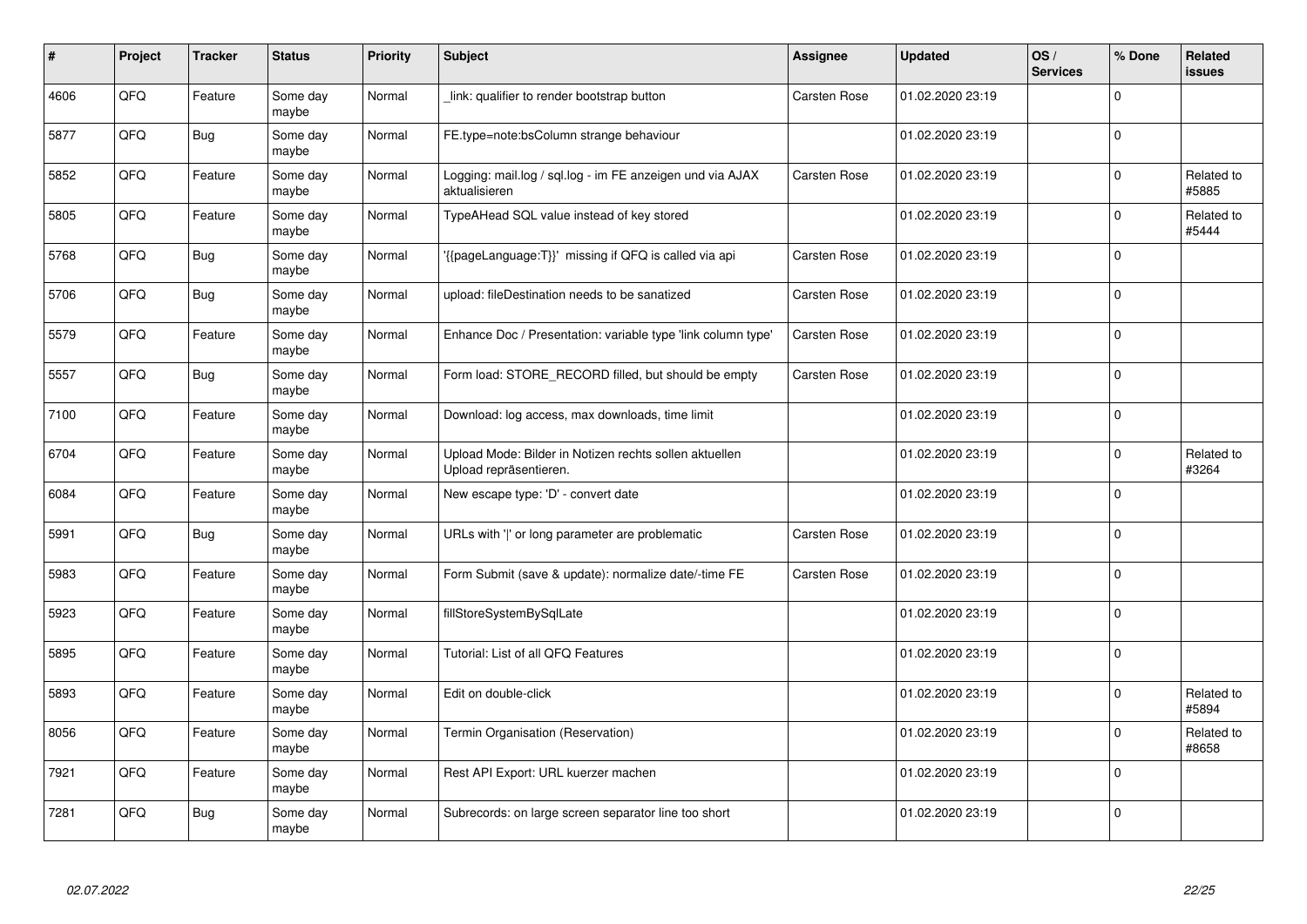| $\#$ | Project | <b>Tracker</b> | <b>Status</b>     | <b>Priority</b> | <b>Subject</b>                                                                                                                                           | Assignee            | <b>Updated</b>   | OS/<br><b>Services</b> | % Done         | Related<br><b>issues</b>                    |
|------|---------|----------------|-------------------|-----------------|----------------------------------------------------------------------------------------------------------------------------------------------------------|---------------------|------------------|------------------------|----------------|---------------------------------------------|
| 4651 | QFQ     | Bug            | Some day<br>maybe | Normal          | "Loading document" Modal wird angezeigt bei uzhcd type=2<br>Ansicht                                                                                      | Carsten Rose        | 01.02.2020 23:20 |                        | $\Omega$       |                                             |
| 4454 | QFQ     | Bug            | Some day<br>maybe | Normal          | Required Elements: multiple elements in a row - whole row<br>marked if only one input is empty.                                                          | Benjamin Baer       | 01.02.2020 23:20 |                        | $\overline{0}$ |                                             |
| 4439 | QFQ     | Feature        | Some day<br>maybe | Normal          | Log: report all actions fired by an FE Element, incl. the<br>original directive (slaveld, sqlInsert, )                                                   |                     | 01.02.2020 23:20 |                        | $\Omega$       | Related to<br>#4432,<br>Related to<br>#5458 |
| 4435 | QFQ     | Feature        | Some day<br>maybe | Normal          | Report: striptags - specify allowed tags                                                                                                                 |                     | 01.02.2020 23:20 |                        | $\mathbf 0$    |                                             |
| 4433 | QFQ     | Feature        | Some day<br>maybe | Normal          | Log when SIP will be destroyed by QFQ for any (security)<br>reason                                                                                       |                     | 01.02.2020 23:20 |                        | $\Omega$       | Related to<br>#4432,<br>Related to<br>#5458 |
| 4398 | QFQ     | Bug            | Some day<br>maybe | Normal          | Typeahead: mouse click in a prefilled input opens a single<br>item dropdown with the current value - click on it seems to set<br>the value, not the key. | Benjamin Baer       | 01.02.2020 23:20 |                        | $\mathbf 0$    | Related to<br>#4457                         |
| 4330 | QFQ     | Feature        | Some day<br>maybe | Normal          | Error Message: report missing {{ / }} in sqlUpdate, sqlInsert,<br>sqlDelete, sqlAfter, sqlBefore in FE action elements.                                  | <b>Carsten Rose</b> | 01.02.2020 23:20 |                        | $\overline{0}$ |                                             |
| 4328 | QFQ     | <b>Bug</b>     | Some day<br>maybe | Normal          | Error Message: Show FE name/number on problems in FE                                                                                                     | Carsten Rose        | 01.02.2020 23:20 |                        | $\overline{0}$ |                                             |
| 1234 | QFQ     | Feature        | Some day<br>maybe | Normal          | QF: Record numbering: Im Grid soll in Spalte 1 optional die<br>laufende Nummer der Records angezeigt werden.                                             |                     | 01.02.2020 23:20 |                        | $\Omega$       |                                             |
| 955  | QFQ     | Feature        | Some day<br>maybe | Normal          | QF: Notizen vor/nach dem Form                                                                                                                            |                     | 01.02.2020 23:20 |                        | $\Omega$       |                                             |
| 5455 | QFQ     | Feature        | Some day<br>maybe | Normal          | Mail Redirects grld abhaengig                                                                                                                            |                     | 01.02.2020 23:20 |                        | $\Omega$       |                                             |
| 5428 | QFQ     | Feature        | Some day<br>maybe | Normal          | secure thumbnail: late render on access.                                                                                                                 | Carsten Rose        | 01.02.2020 23:20 |                        | $\Omega$       |                                             |
| 5342 | QFQ     | Feature        | Some day<br>maybe | Normal          | link - with HTML Attributes                                                                                                                              |                     | 01.02.2020 23:20 |                        | $\Omega$       | Related to<br>#14077                        |
| 5024 | QFQ     | Feature        | Some day<br>maybe | Normal          | Fabric: Generate PDF with edits                                                                                                                          | Benjamin Baer       | 01.02.2020 23:20 |                        | $\Omega$       | Related to<br>#10704                        |
| 4816 | QFQ     | Feature        | Some day<br>maybe | Normal          | Templates for QFQ Reports (Tables, Radios, )                                                                                                             |                     | 01.02.2020 23:20 |                        | $\overline{0}$ |                                             |
| 4757 | QFQ     | Feature        | Some day<br>maybe | Normal          | Test subrecord: download links ok? Links ok?                                                                                                             | Carsten Rose        | 01.02.2020 23:20 |                        | $\Omega$       |                                             |
| 4652 | QFQ     | Feature        | Some day<br>maybe | Normal          | UZH CD: Weiterleitung auf benutzerdefinierte 403/404 Seite                                                                                               | Carsten Rose        | 01.02.2020 23:20 |                        | $\mathbf 0$    |                                             |
| 7402 | QFQ     | <b>Bug</b>     | Some day<br>maybe | Normal          | thumbnail cache: outdated picture when permission denied<br>and permission resolved.                                                                     |                     | 01.02.2020 23:20 |                        | $\overline{0}$ |                                             |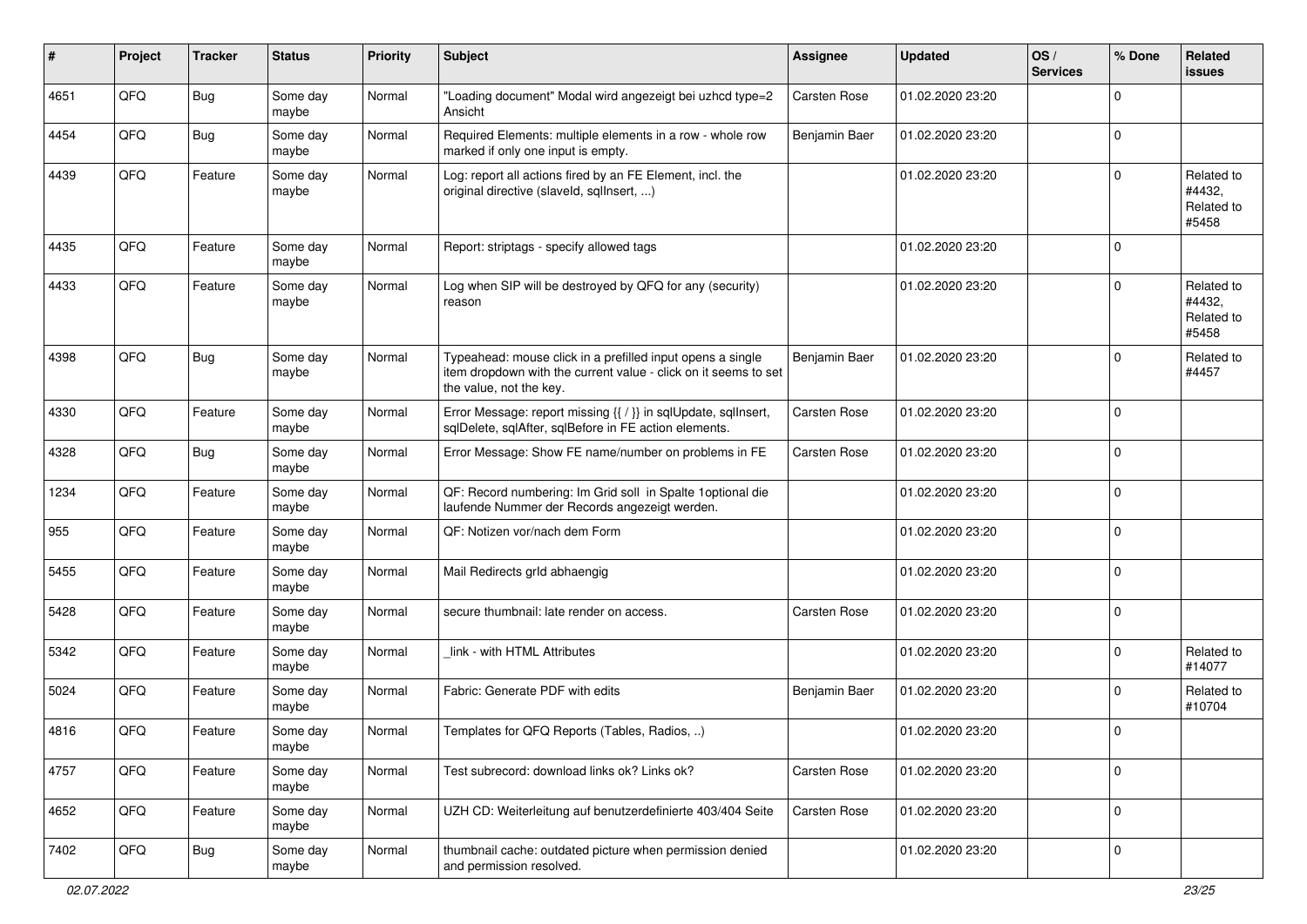| #    | Project | <b>Tracker</b> | <b>Status</b>     | <b>Priority</b> | <b>Subject</b>                                                                                                                                                | Assignee            | <b>Updated</b>   | OS/<br><b>Services</b> | % Done         | Related<br><b>issues</b>                    |
|------|---------|----------------|-------------------|-----------------|---------------------------------------------------------------------------------------------------------------------------------------------------------------|---------------------|------------------|------------------------|----------------|---------------------------------------------|
| 7101 | QFQ     | <b>Bug</b>     | Some day<br>maybe | Normal          | 'form' in SIP and 'report' - breaks                                                                                                                           |                     | 01.02.2020 23:20 |                        | $\mathbf 0$    |                                             |
| 5851 | QFQ     | Feature        | Some day<br>maybe | Normal          | Queue System implementieren: MQTT, RabbitMQ                                                                                                                   |                     | 01.02.2020 23:20 |                        | $\mathbf 0$    | Related to<br>#5715                         |
| 5850 | QFQ     | Feature        | Some day<br>maybe | Normal          | Deployment: In QFQ Doc best practice fuer zeitgemaesses<br>Deployment beschreiben                                                                             |                     | 01.02.2020 23:20 |                        | $\Omega$       |                                             |
| 5665 | QFQ     | Feature        | Some day<br>maybe | Normal          | Versuch das '{{!' nicht mehr noetig ist.                                                                                                                      | Carsten Rose        | 01.02.2020 23:20 |                        | $\mathbf 0$    | Related to<br>#7432,<br>Related to<br>#7434 |
| 4443 | QFQ     | Feature        | Some day<br>maybe | Normal          | Form: multiple secondary tables                                                                                                                               |                     | 01.02.2020 23:20 |                        | $\mathbf 0$    |                                             |
| 4365 | QFQ     | Feature        | Some day<br>maybe | Normal          | Multi Language: new way of config                                                                                                                             | Carsten Rose        | 01.02.2020 23:20 |                        | $\mathbf 0$    |                                             |
| 4343 | QFQ     | Feature        | Some day<br>maybe | Normal          | Link: Classifier to add 'attributes'                                                                                                                          | Carsten Rose        | 01.02.2020 23:20 |                        | $\mathbf 0$    | Related to<br>#14077                        |
| 4659 | QFQ     | Bug            | Some day<br>maybe | Normal          | infoButtonExtra                                                                                                                                               | Carsten Rose        | 01.02.2020 23:20 |                        | $\overline{0}$ |                                             |
| 4650 | QFQ     | Feature        | Some day<br>maybe | Normal          | Convert html to doc/rtf                                                                                                                                       | Carsten Rose        | 01.02.2020 23:20 |                        | $\Omega$       | Related to<br>#10704                        |
| 4640 | QFQ     | Feature        | Some day<br>maybe | Normal          | Rename System Forms                                                                                                                                           |                     | 01.02.2020 23:20 |                        | $\mathbf 0$    |                                             |
| 4627 | QFQ     | Feature        | Some day<br>maybe | Normal          | dbupdate: all tables - check 'create', 'modified' if it is possible<br>to change to default 'CURRENT_TIMESTAMP' and modified<br>'ON UPDATE CURRENT_TIMESTAMP' |                     | 01.02.2020 23:20 |                        | $\mathbf 0$    |                                             |
| 4626 | QFQ     | Feature        | Some day<br>maybe | Normal          | Mobile View: 'classBody=qfq-form-right' makes no sense                                                                                                        |                     | 01.02.2020 23:20 |                        | $\mathbf 0$    |                                             |
| 4551 | QFQ     | Feature        | Some day<br>maybe | Normal          | Set 'pills' via dynamicUpdate to show/hide/disabled                                                                                                           |                     | 01.02.2020 23:20 |                        | $\mathbf 0$    | Related to<br>#3752                         |
| 4549 | QFQ     | <b>Bug</b>     | Some day<br>maybe | Normal          | TemplateGroups: FE.type SELECT loose selected value after<br>save                                                                                             | <b>Carsten Rose</b> | 01.02.2020 23:20 |                        | $\Omega$       | Related to<br>#4548,<br>Related to<br>#4771 |
| 4546 | QFQ     | Bug            | Some day<br>maybe | Normal          | NH: SIP storage is destroyed                                                                                                                                  |                     | 01.02.2020 23:20 |                        | $\overline{0}$ |                                             |
| 4536 | QFO     | Feature        | Some day<br>maybe | Normal          | FE upload: problem with delete if mutliple uploads an<br>FE.name="                                                                                            |                     | 01.02.2020 23:20 |                        | $\mathbf 0$    |                                             |
| 4446 | QFG     | Feature        | Some day<br>maybe | Normal          | New FE get same feldContainerId as last modifed FE                                                                                                            |                     | 01.02.2020 23:20 |                        | $\mathbf 0$    |                                             |
| 5892 | QFO     | Feature        | Some day<br>maybe | Normal          | QFQ should use T3 API to manipulate FE GROUP<br>membership                                                                                                    |                     | 01.02.2020 23:20 |                        | $\mathbf 0$    |                                             |